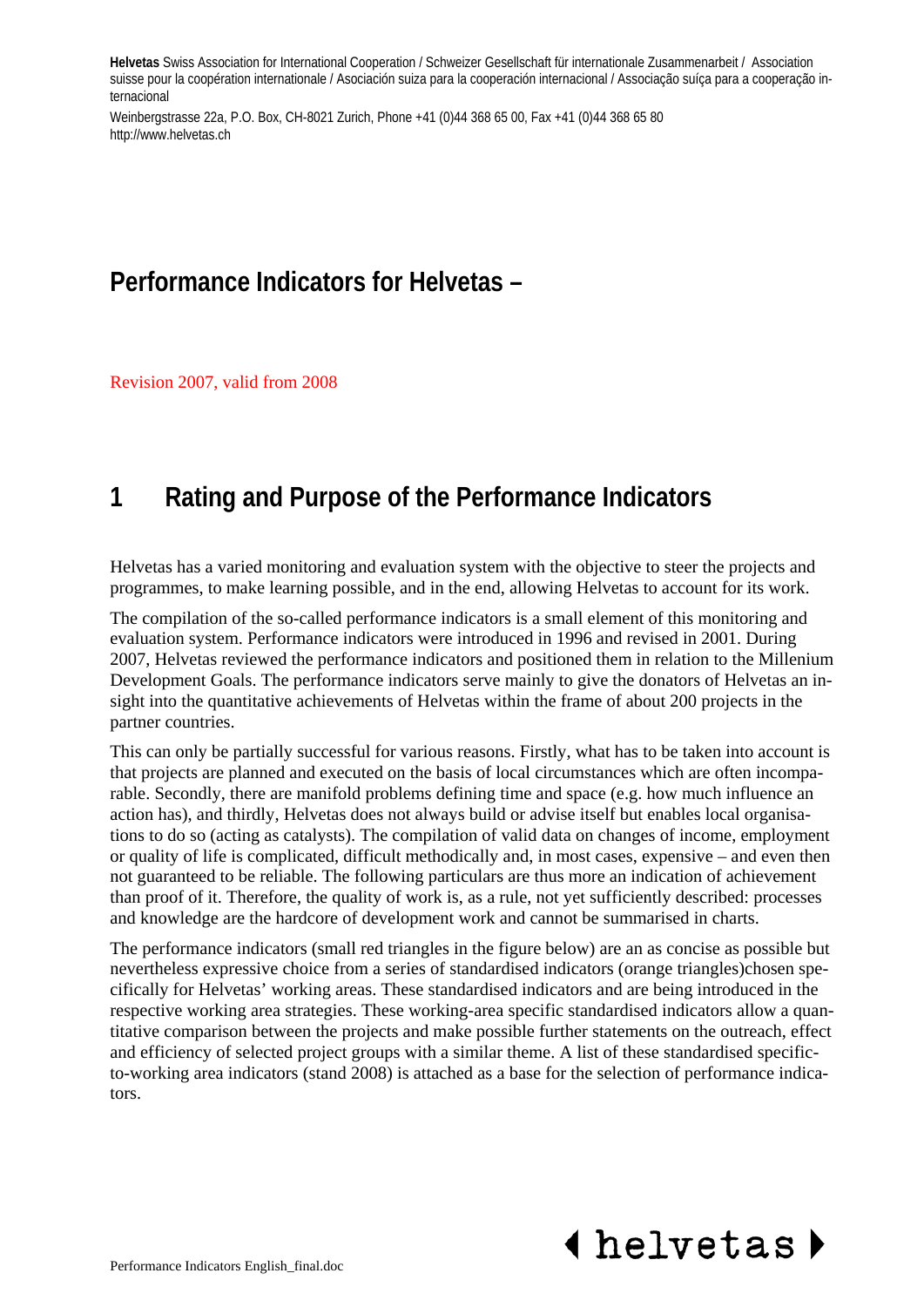**Position of the Performance Indicators in the Helvetas M&E System** 



## **2 Selection and area of applicability of the performance indicators**

- The indicators apply to **all projects** (Helvetas own projects, Programme Credit financed projects, Regie-, and mandated projects). The term 'projects' covers all cost centres (excluding the Cost Centres 01-04, 90 & 91).
- The indicators serve primarily for reporting to donators and must therefore meet the demands of the **communication and fund raising department** of Helvetas.
- The indicators show the contribution of Helvetas towards the achievement of the **Millennium Development Goals.**
- The indicators refer to the results of a one-year **reporting period.**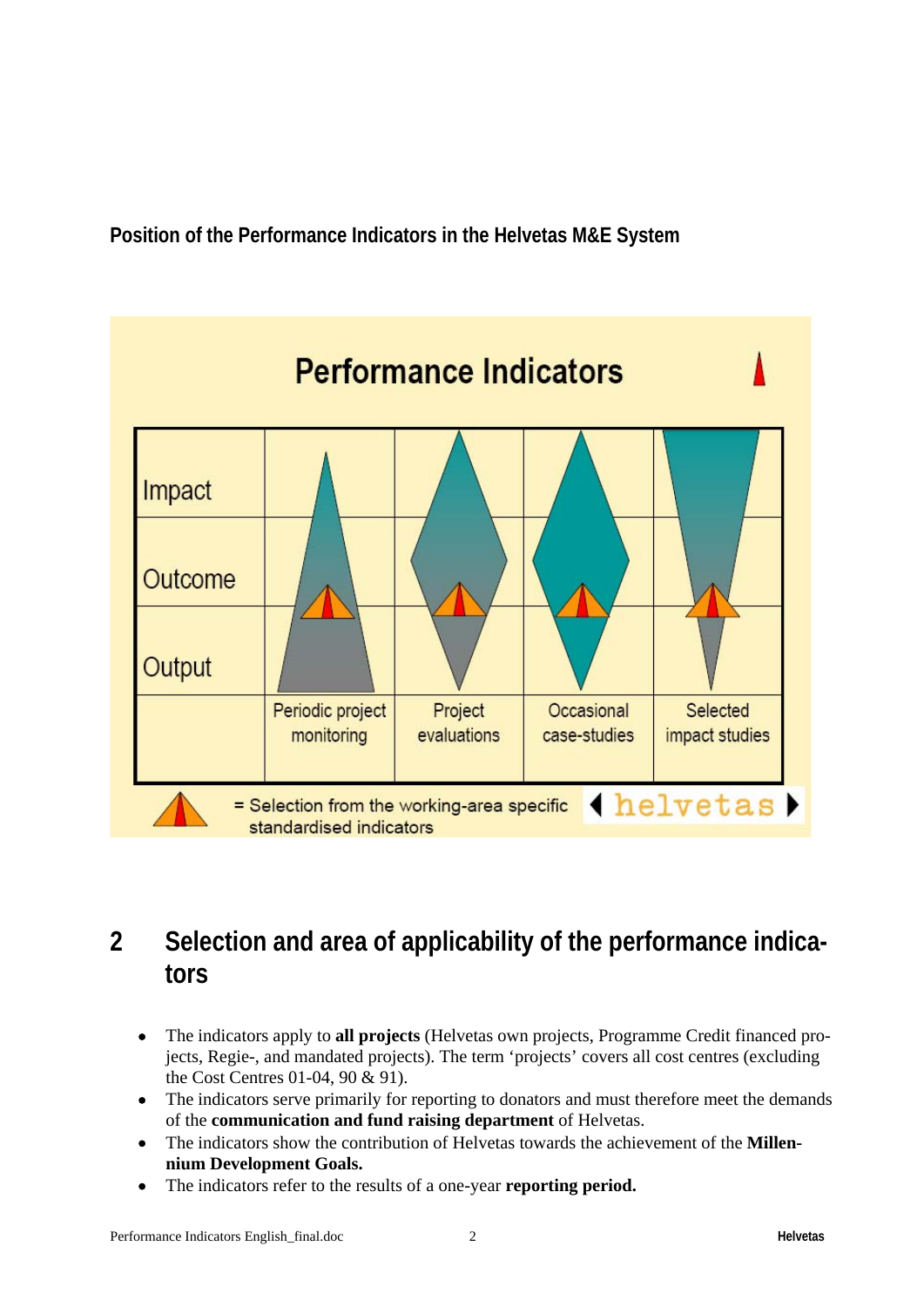- The indicators are particularly **results/output** indicators; less of outcome and do not indicate impact.
- Indicators which register numbers of people always show the **gender** (women and men separately).
- Unless otherwise defined, the indicators register performance generally, **independent** of whether they are directly or indirectly accomplished (through partner organisations, in the frame of financial aid etc).
- The list of indicators consists of a **selection** of relatively **simple-to-collect** and **straightforward** variables (thus more quantitative and less qualitative).
- The number of indicators are limited to just a few but **relevant** factors which specifically cover the working areas of Helvetas.
- The usefulness of the indicators is tested regularly and adjusted as necessary. However, they are **changed as little as possible** over a longer period so that a development can be recorded.
- The compilation of the indicators shall be integrated into the **Project Monitoring System.**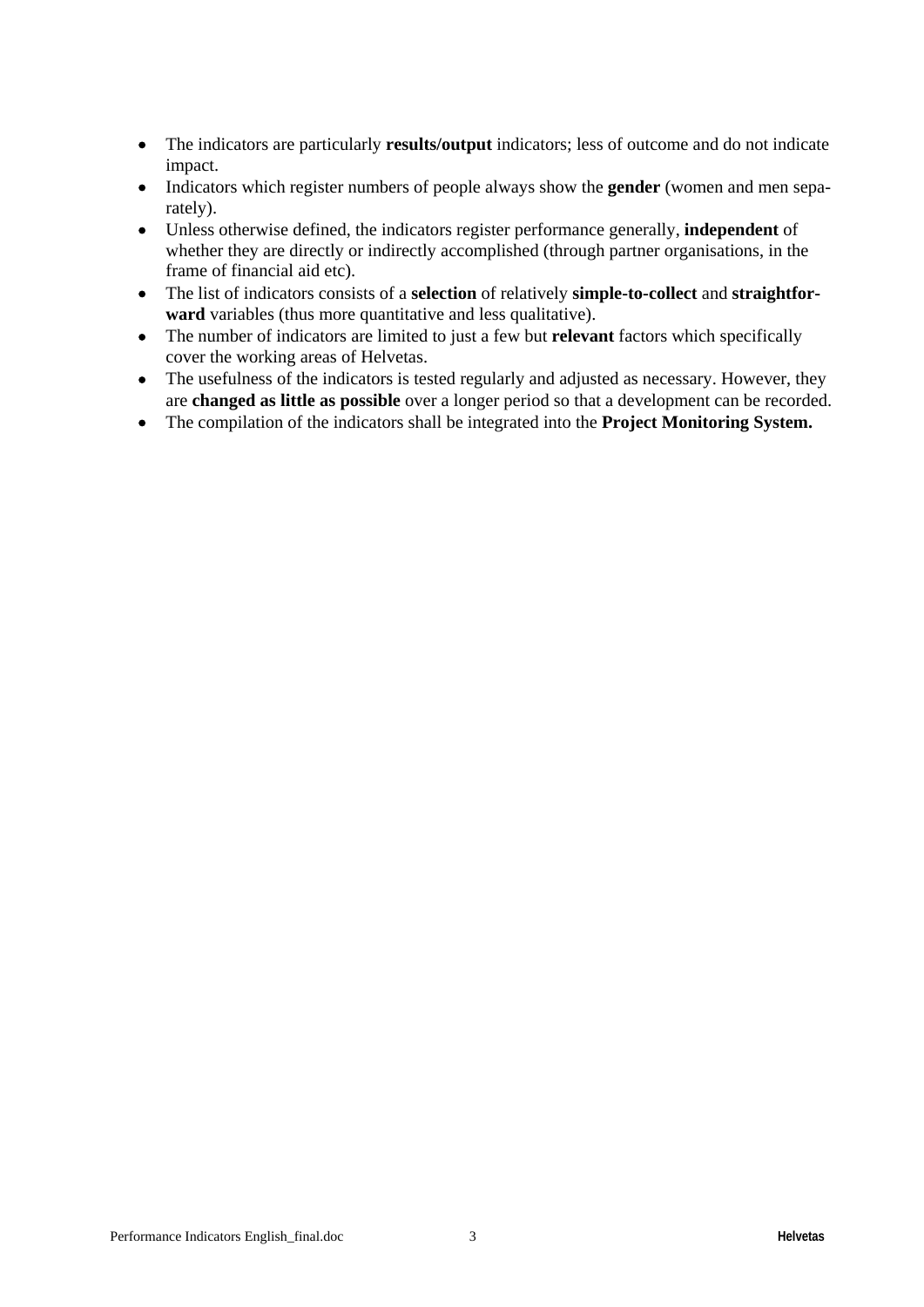|                         | <b>Rural Infrastructure</b>          |                                                                                                                                                                                                                                                                                                                             |  |  |  |
|-------------------------|--------------------------------------|-----------------------------------------------------------------------------------------------------------------------------------------------------------------------------------------------------------------------------------------------------------------------------------------------------------------------------|--|--|--|
| $\mathbf 1$             | MDG 1, 7,<br>$\overline{\mathbf{4}}$ | 111. Number of drinking water sources either newly-built or rehabili-<br>tated with the support of Helvetas<br>(Rehabilitated means restored after considerable damage. Number of drink-<br>ing water sources $= no$ . of pumps/wells).                                                                                     |  |  |  |
| $\boldsymbol{2}$        | MDG 7                                | 112. Number of people who have direct access to water sources and/or<br>the number of people who newly have access to sanitary facilities.<br>(Direct access: $100 - 1'000$ m distance or $5 - 30$ minutes water collection<br>time for more than 20 litres per person per day)                                             |  |  |  |
| 3                       | MDG1                                 | 121. Number of bridges rehabilitated or newly erected with the support<br>of Helvetas.<br>(Completed bridges independent of size or purpose, whether for vehicles<br>and/or pedestrians. Rehabilitated means restored after considerable dam-<br>age)                                                                       |  |  |  |
| $\overline{\mathbf{4}}$ | MDG <sub>1</sub>                     | 122. Number of kilometres of roads, ways or footpaths newly-built or<br>rehabilitated with assistance from Helvetas.<br>(Rehabilitated means restored after considerable damage)                                                                                                                                            |  |  |  |
| 5                       | MDG 1                                | 123. Number of people who directly profit from the new or restored<br>bridges, access roads, ways or footpaths.                                                                                                                                                                                                             |  |  |  |
| 6                       | <b>MDG 1, 7</b>                      | 131. Number of people who newly have access to renewable energy.                                                                                                                                                                                                                                                            |  |  |  |
|                         |                                      | <b>Sustainable Management of Natural Resources</b>                                                                                                                                                                                                                                                                          |  |  |  |
| 7                       | MDG1                                 | 212. Number of people directly involved in agriculture, forestry, or<br>livestock farming that have been advised and/or trained.<br>(Cumulative: e.g. anyone attending two training courses is counted twice.<br>Training courses include horizontal learning between peers too)                                            |  |  |  |
| 8                       | <b>MDG 1, 7</b>                      | 213. Number of hectares conserved and/or under sustainable cultiva-<br>tion.<br>(e.g. reafforestation, prevention of deforestation, erosion protection, protec-<br>tion against desertification,, agro-forestry, Low External Input Sustainable<br>Agriculture, minimal tillage, organic farming, sustainable grazing etc.) |  |  |  |
| 9                       | MDG 1                                | 221. Number of people involved in value chains supported by Helvetas<br>who are able to make an additional income.<br>(People directly involved in agriculture, forestry or livestock farming; peo-<br>ple in processing; traders of products; producers and retailers of agricul-<br>tural inputs)                         |  |  |  |

# **Helvetas Performance Indicators (valid from 2008)**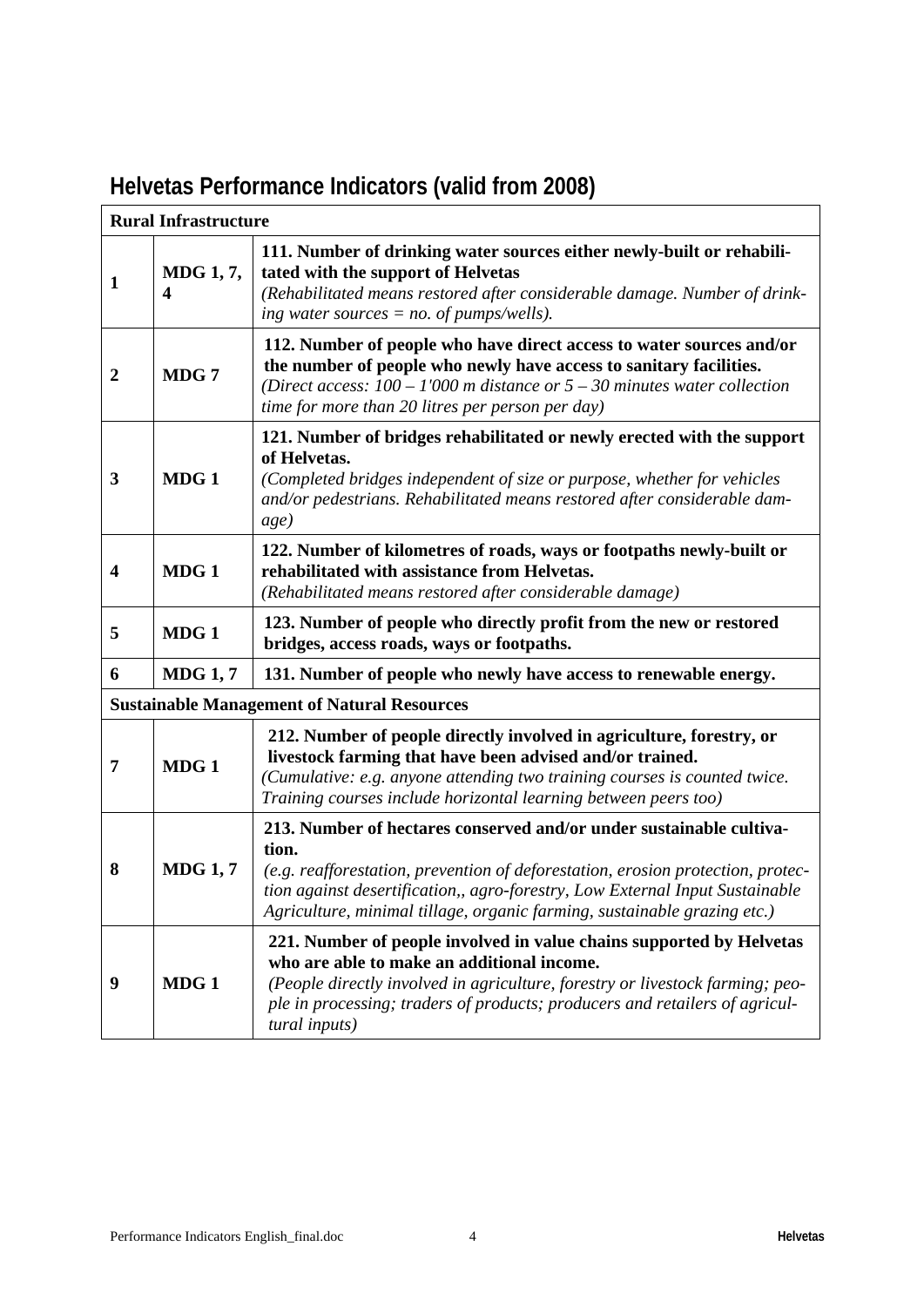| <b>Education and Culture</b> |                                |                                                                                                                                                                                                                                                                                                                                                               |  |  |
|------------------------------|--------------------------------|---------------------------------------------------------------------------------------------------------------------------------------------------------------------------------------------------------------------------------------------------------------------------------------------------------------------------------------------------------------|--|--|
| <b>10</b>                    | MDG 2, 3,<br>8                 | 311 / 312. Number of pupils/students who have successfully completed<br>vocational training or further education in schools or institutions run<br>or supported by Helvetas or partner organisations.<br>(Short or long term education or further education. Age groups: $< 24$ , $> 24$<br>years Cumulative: anyone attending two courses is counted twice.) |  |  |
| 11                           | $MDG$ 2, 3                     | 321. Number of pupils who have successfully completed a basic educa-<br>tion in a school or institution supported by Helvetas or a partner or-<br>ganisation.<br>(Age groups: $<$ 15; $>$ 15 years . Cumulative: anyone attending two courses<br>will be counted twice.)                                                                                      |  |  |
| 12                           | $MDG$ 2, 3                     | 322. Number of people who have successfully completed a liter-<br>acy/numeracy course.<br>(Age groups $15$ ; $> 15$ years. Cumulative: anyone attending two courses is<br>counted twice.)                                                                                                                                                                     |  |  |
| 13                           | MDG1                           | 331. Number of artists advised, educated or financially supported by<br>Helvetas or partner organisations.                                                                                                                                                                                                                                                    |  |  |
|                              | <b>Civil Society and State</b> |                                                                                                                                                                                                                                                                                                                                                               |  |  |
| 14                           | MDG1                           | 411. Number of people who have attended an event or course run or<br>supported by Helvetas on decentralisation, good local governance<br>and/or democratisation.                                                                                                                                                                                              |  |  |
| 15                           | MDG1                           | 413. Number of participative local development planning processes<br>(municipal, district or provincial) supported by Helvetas.                                                                                                                                                                                                                               |  |  |
| <b>16</b>                    | MDG <sub>1</sub>               | 421. Number of people who have attended an event or course on peace<br>building, conflict management/transformation, trauma and stress man-<br>agement run or supported by Helvetas.                                                                                                                                                                          |  |  |
|                              | <b>Transversal Themes</b>      |                                                                                                                                                                                                                                                                                                                                                               |  |  |
| 17                           | MDG <sub>3</sub>               | 511. Number of people who have completed a course on gender.<br>(Helvetas employees in Switzerland and partner countries as well as em-<br>ployees of local partner organisations.)                                                                                                                                                                           |  |  |
| 18                           | MDG 6                          | 513. Number of people who have attended a course or an awareness<br>campaign on HIV/AIDS<br>(Employees of Helvetas and partner organisations.)                                                                                                                                                                                                                |  |  |
| 19                           |                                | 514. Number of people who have completed a training course on the<br>promotion of inter-cultural competence.<br>(Employees of Helvetas and partner organisations.)                                                                                                                                                                                            |  |  |
| 20                           | MDG1                           | 515. Number of people who have completed a training course on human<br>rights.<br>(Employees of Helvetas and partner organisations.)                                                                                                                                                                                                                          |  |  |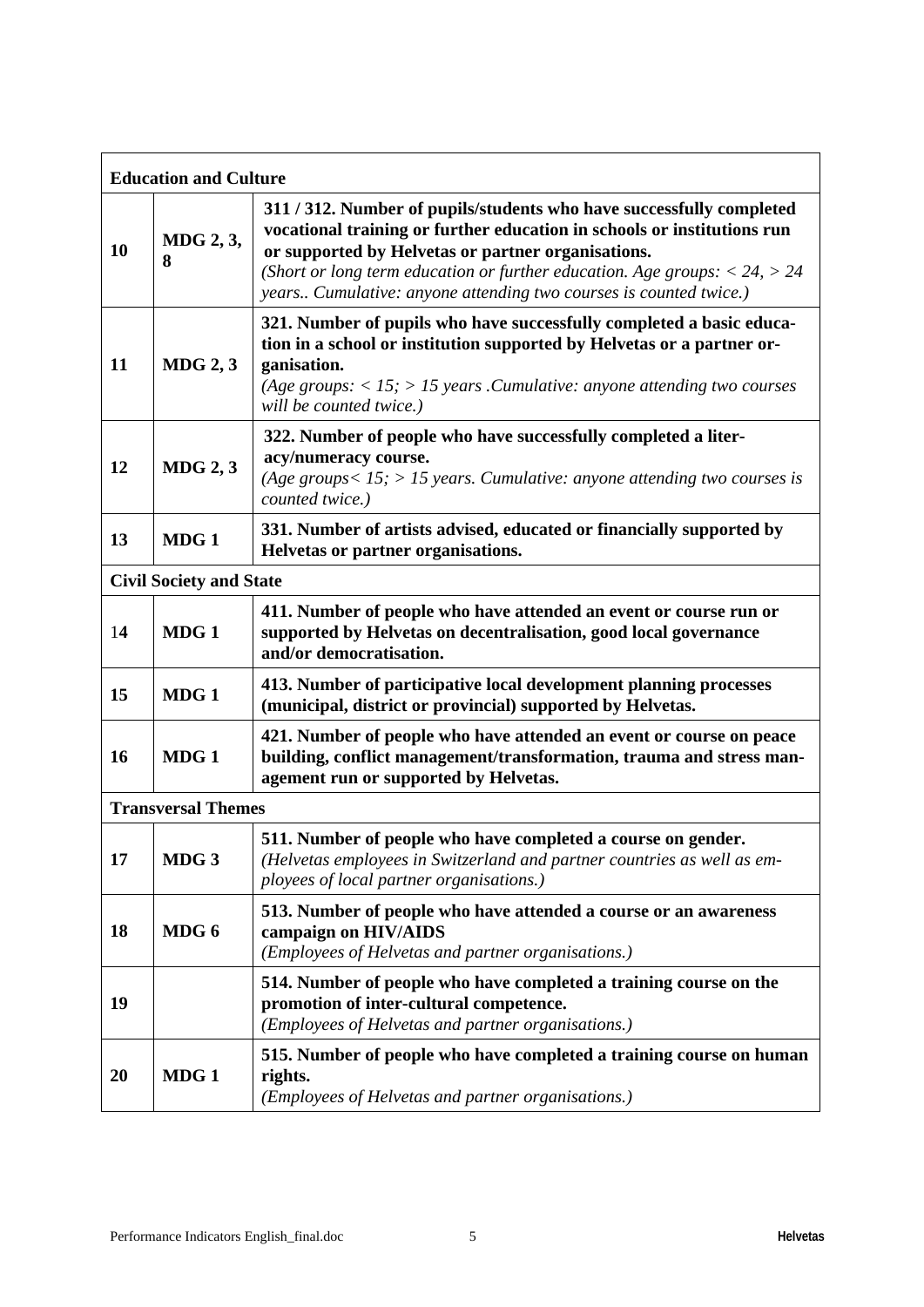## **Appendix**

## **Standardised Indicators for Specific Working Areas (Standing 2007)**

Helvetas has a varied monitoring and evaluation system with the objective to steer the projects and programmes, to make learning possible, and in the end, allowing Helvetas to account for its work.

**M&E Instruments used by Helvetas** 



A new element in the Helvetas M&E system are the standardised indicators for specific working areas. They constitute one component of the strategies of the working areas and are tested periodically (approx. every five years) within the frame of strategy development for the working areas. At the occasion of the planning of new projects respectively of new project phases the are integrated into the indicator lists. The Programme Commission is checking this.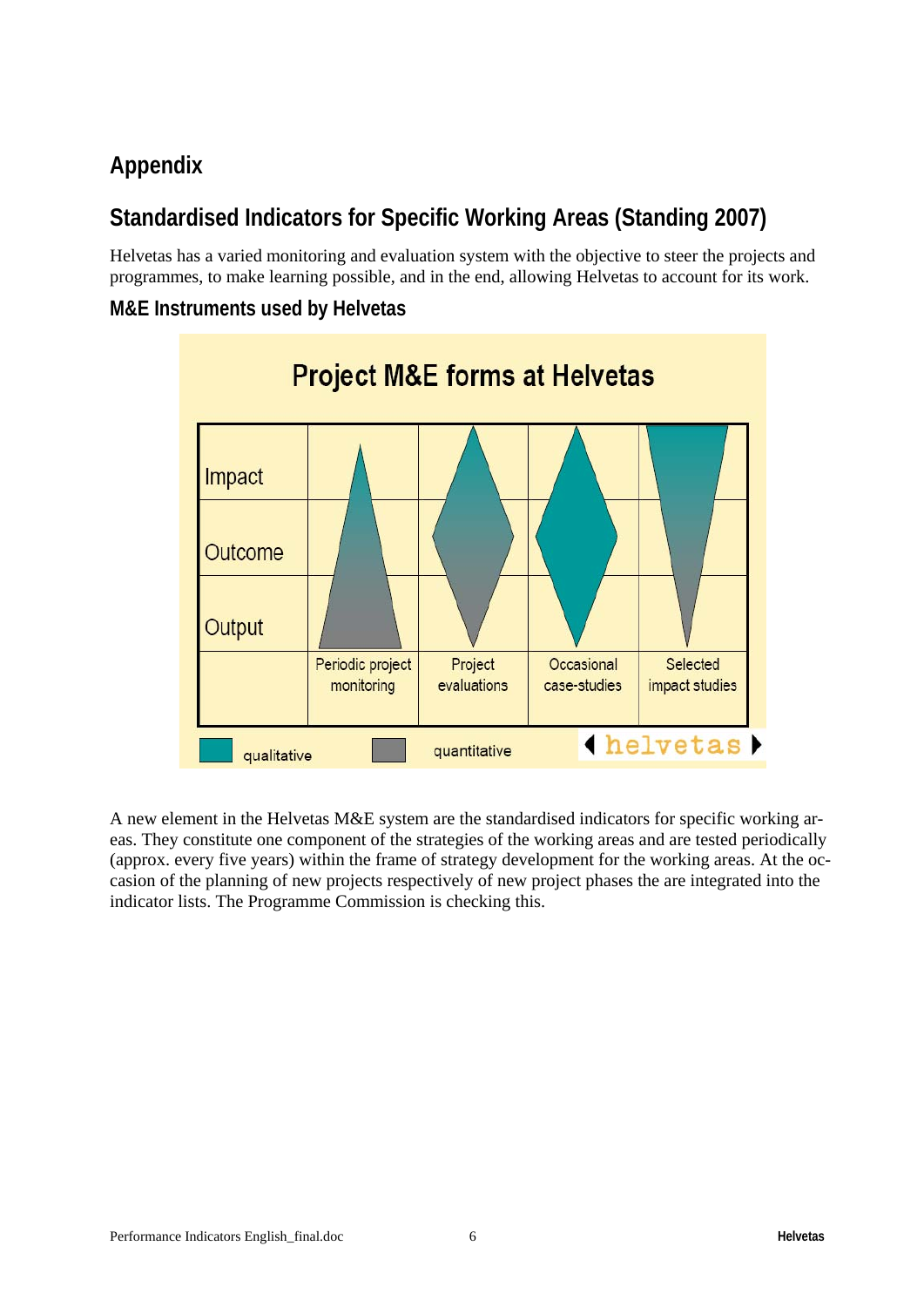

**Working-area specific standardised indicators** 

These indicators pursue three main purposes:

- 1. They enable key figures of similar projects (a group of projects with similar objectives or a component of a working area) to be compiled simply and presented to a third party (accountability).
- 2. They allow to comprehend and as a result to influence the thematic development of a working area (steering).
- 3. Finally, they allow a comparison between similar projects especially in relation to the efficiency of the applied means (learning).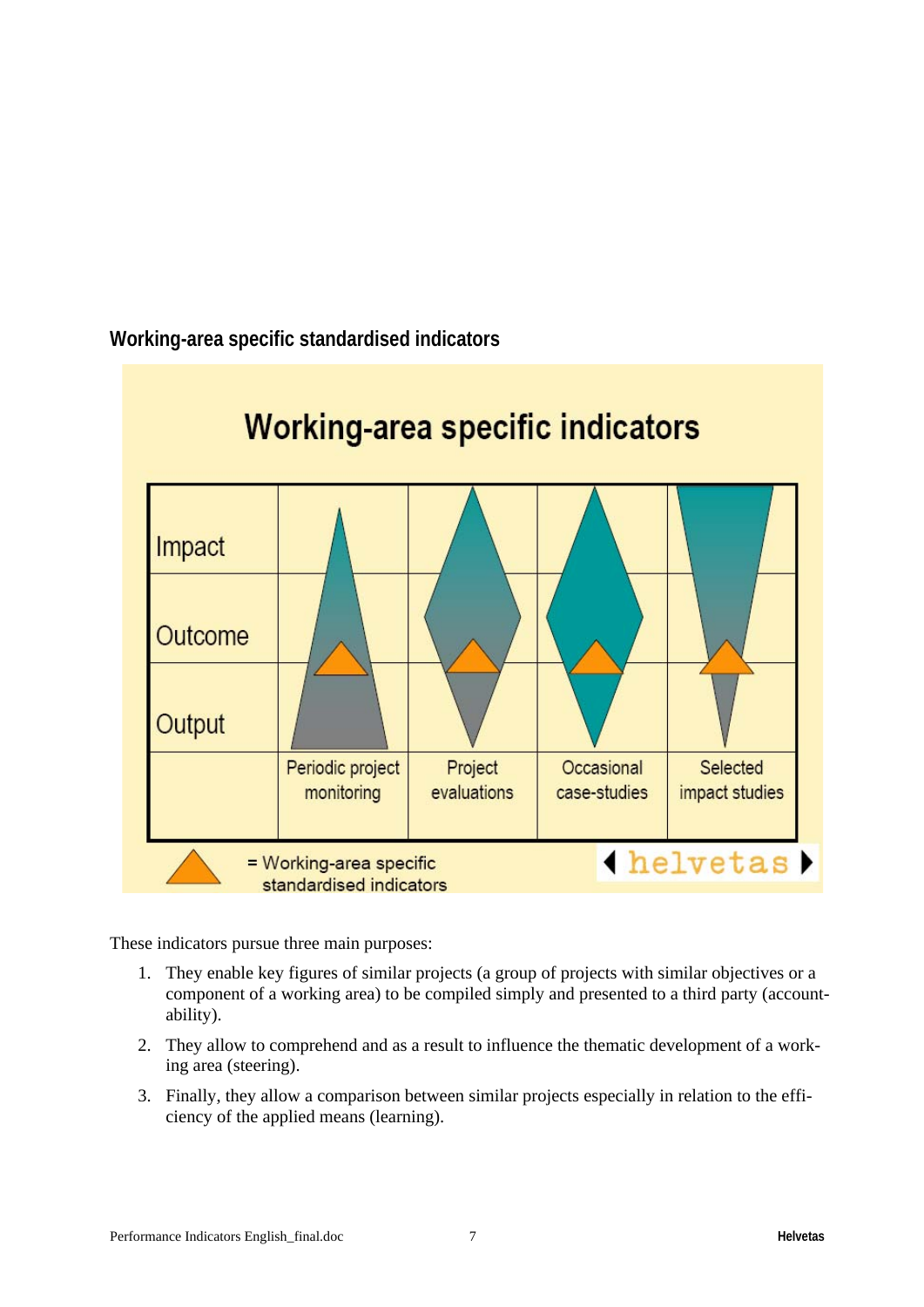The compilation of these indicators should particularly convey the following information:

- They enable the output of a project group to be aggregated and presented to a third party (e.g. the number of wells constructed).
- They allow the outreach of a project group to be drawn up in a quick and easy way (e.g. the number of people with access to water).
- They register the number of partners Helvetas works with within a certain field.
- They enable the outcome of a specific project group to be aggregated and presented to a third party (e.g. additional income from agricultural value chains).
- Lastly, they allow a comparison of the efficiency of the projects within a group of projects and simple calculations which can be presented to a third party (e.g. the cost of one running metre of a bridge, the cost of drawing up a plan for the development of a municipality).

The working area specific indicators are therefore grouped according to the working area components and have basically the same structure in all working areas:

| <b>Working Area Specific Standardised Indicators</b><br>Working Area Component (i.e. Water and Sanitation) |                      |                                                |                                                                                                          |  |  |  |
|------------------------------------------------------------------------------------------------------------|----------------------|------------------------------------------------|----------------------------------------------------------------------------------------------------------|--|--|--|
| <b>MDG</b>                                                                                                 | <b>MDG</b> Indicator | Performance indicator                          | Examples / remarks                                                                                       |  |  |  |
|                                                                                                            |                      | Output: Number of<br>infrastructures, services | Water and sanitation<br>infrastructure, curricula<br>developed, development plan                         |  |  |  |
|                                                                                                            |                      | Outreach: Number of<br>persons reached         | Persons with access to water,<br>trained persons, sex segregated;<br>wealth, age, ethnicity (desirable). |  |  |  |
|                                                                                                            |                      | Partners: Number of<br>partners supported      | Civil society organisations,<br>administrations, private service<br>providers strengthened               |  |  |  |
|                                                                                                            |                      | • Outcome                                      | Additional income, area of<br>sustainably managed land,<br>successfully employed persons                 |  |  |  |
|                                                                                                            |                      | Efficiency: Cost / output<br>and cost / person | Includes costs of partners and<br>Helvetas; according to specific<br>calculation guidelines              |  |  |  |

### **Structure of the Working Area Specific Standardised Indicators**

The registration of the working area specific indicators is integrated in the periodical project reports (and not automatically in the Project Monitoring System).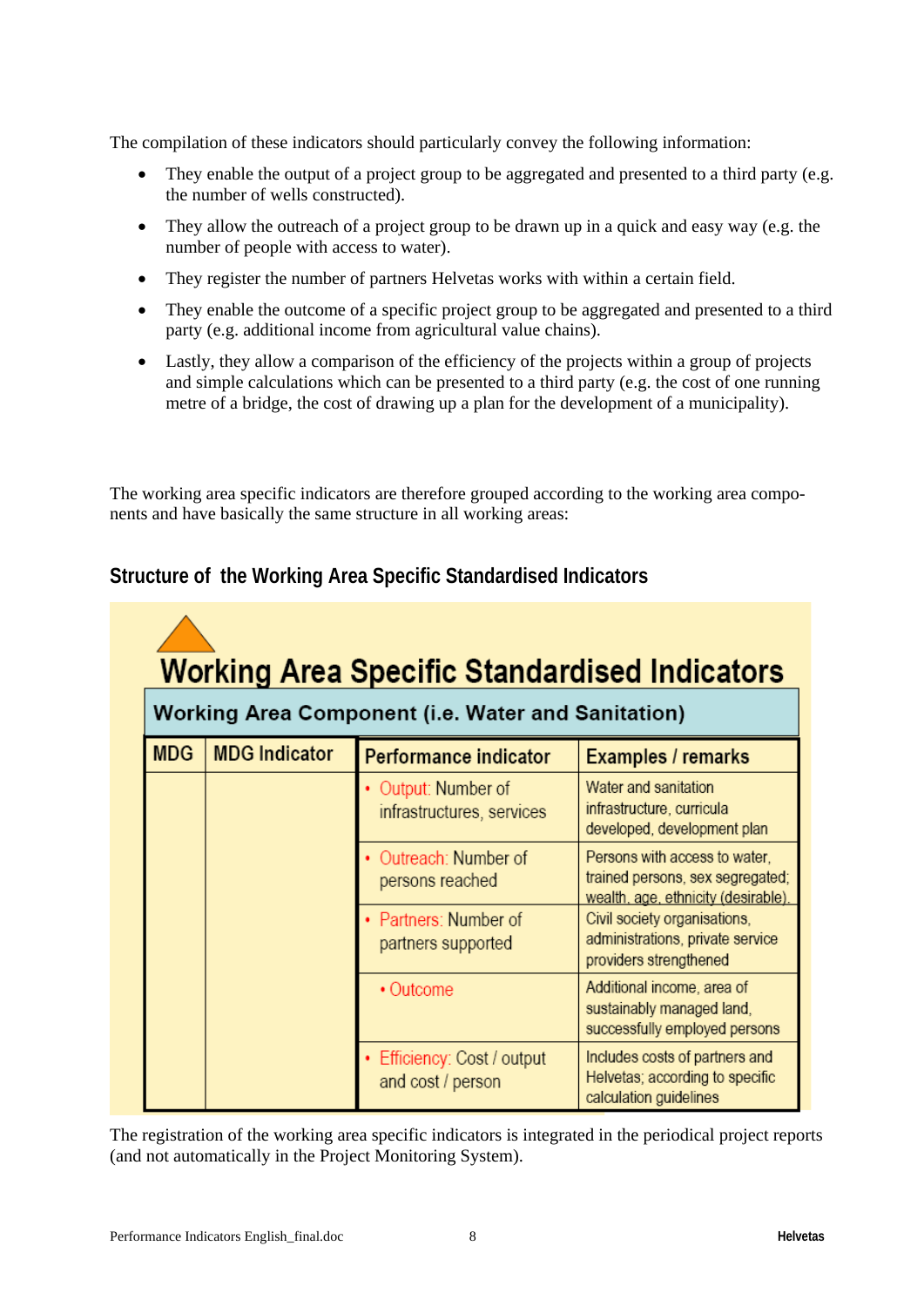### **1Infrastructure in rural areas**

| 1.1 | Access to drinking water and sanitary facilities                              |                                                                                                                                                            |                                                                                                                                                                                                                                            |                                                                                                                                              |
|-----|-------------------------------------------------------------------------------|------------------------------------------------------------------------------------------------------------------------------------------------------------|--------------------------------------------------------------------------------------------------------------------------------------------------------------------------------------------------------------------------------------------|----------------------------------------------------------------------------------------------------------------------------------------------|
|     | In relation to MDGs                                                           | Related MDG In-<br>dicators                                                                                                                                | Helvetas – Performance Indicator                                                                                                                                                                                                           | Remarks                                                                                                                                      |
|     | 7, Ensure environ-<br>mental sustainability<br>4, reduce child mor-<br>tality | 30, proportion of<br>population with ac-<br>cess to improved<br>water source<br>32, proportion of<br>population with ac-<br>cess to improved<br>sanitation | 111. Number of drinking water sources either<br>newly-built or rehabilitated with the support<br>of Helvetas                                                                                                                               | Rehabilitation means restored after considerable<br>damage.<br>Number of drinking water sources $=$ number of<br>pumps/wells.                |
|     | 5, improve maternal<br>health                                                 |                                                                                                                                                            | 112. Number of people who have direct ac-<br>cess to water sources and/or the number of<br>people who newly have access to sanitary fa-<br>cilities.                                                                                       | M/F<br>Direct access: $100 - 1'000$ m distance or $5 - 30$<br>minutes water collection time for more than 20 li-<br>tres per person per day. |
|     |                                                                               |                                                                                                                                                            | 113. Number of local partners supported by<br>Helvetas to plan, implement and maintain<br>drinking water supplies and/or sanitary facili-<br>ties.                                                                                         | Partners include: organisations, local authorities;<br>networks and/or private service providers.                                            |
|     |                                                                               | 114. Costs in CHF. per person for new ac-<br>cess to drinking water and/or sanitary facili-<br>ties.                                                       | The costs per person are calculated from the<br>budgeted project costs – incl. consulting and<br>overheads as well as non-monetary services that<br>have to be calculated as a sum of money – and<br>the number of people with new access. |                                                                                                                                              |

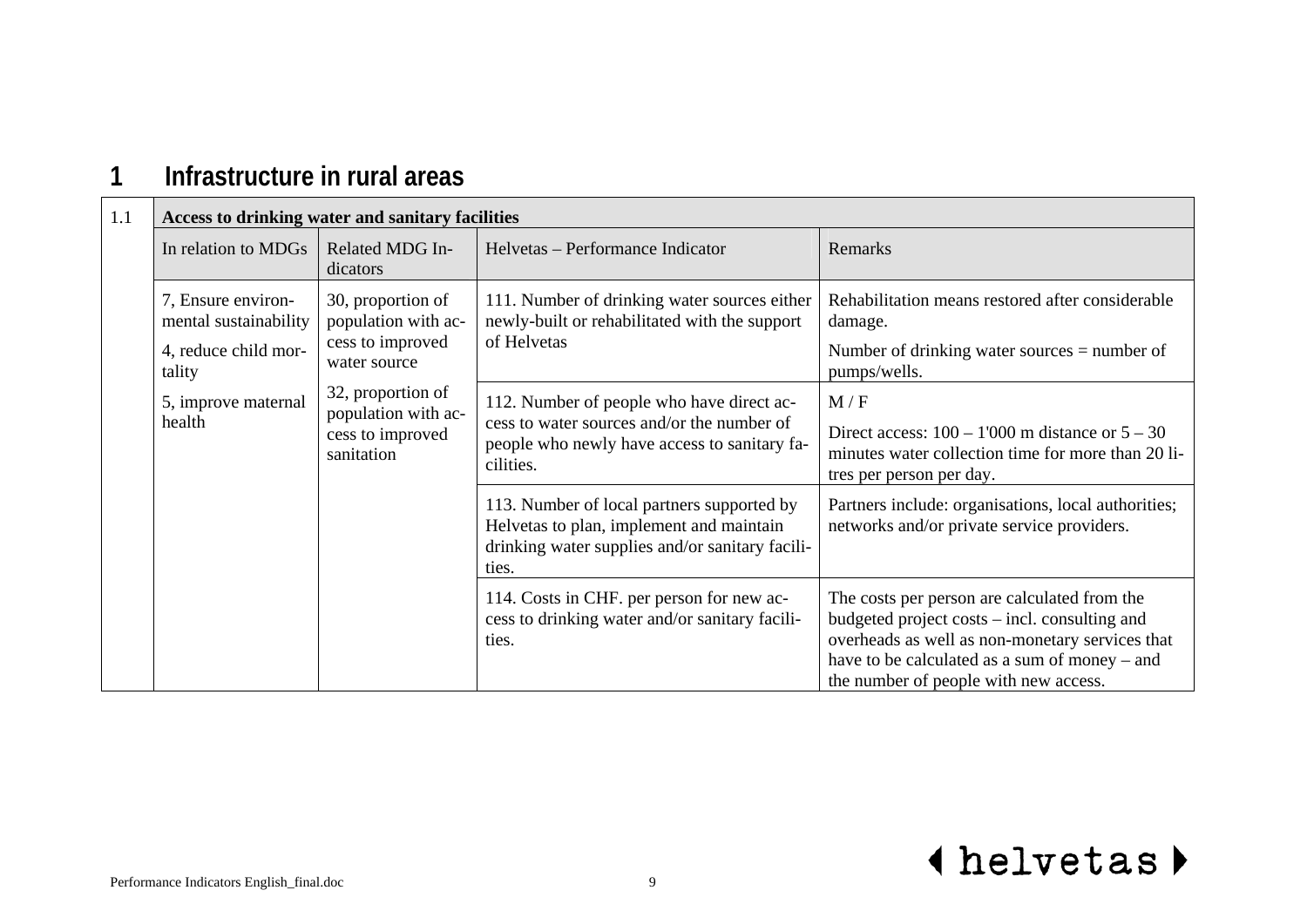| 1.2 | Development in rural areas                                 |                                                                                        |                                                                                                                                                          |                                                                                                                                                                                                                                                                     |
|-----|------------------------------------------------------------|----------------------------------------------------------------------------------------|----------------------------------------------------------------------------------------------------------------------------------------------------------|---------------------------------------------------------------------------------------------------------------------------------------------------------------------------------------------------------------------------------------------------------------------|
|     | In relation to MDGs                                        | Related MDG Indi-<br>cators                                                            | Helvetas – Performance Indicator                                                                                                                         | Remarks                                                                                                                                                                                                                                                             |
|     | 1, eradicate poverty<br>and hunger<br>2, universal primary | 1, proportion of<br>population below \$1<br>(PPP) per day                              | 121. Number of bridges rehabilitated<br>or newly erected with the support of<br><b>Helvetas</b>                                                          | Completed bridges independent of size or purpose,<br>(whether for vehicles and/or pedestrians). Rehabilitated<br>means restored after considerable damage.                                                                                                          |
|     | education<br>3, gender equity<br>4, reduce child mor-      | 2, poverty gap ratio<br>3, share of poorest<br>quintile in national                    | 122. Number of kilometres of access<br>roads, ways or footpaths newly-built<br>or rehabilitated with assistance from<br>Helvetas                         | Rehabilitated means restored after considerable dam-<br>age.                                                                                                                                                                                                        |
|     | tality<br>5, improve maternal<br>health                    | consumption<br>4, prevalence of un-<br>derweight children<br>under-five year of<br>age | 123. Number of people who directly<br>profit from the new or restored<br>bridges, access roads, ways or foot-<br>paths.                                  | M/F                                                                                                                                                                                                                                                                 |
|     |                                                            | 5, proportion of<br>population below<br>minimum dietary<br>energy consumption          | 124. Number of local partners sup-<br>ported by Helvetas to plan, implement<br>and maintain new/restored bridges, ac-<br>cess roads, ways or foot-paths. | Partners include: organisations, local authorities, net-<br>works, and/or private service providers.                                                                                                                                                                |
|     |                                                            | 6, net enrolment ra-<br>tio in primary edu-<br>cation<br>9, ratio of girls to          | 125. Costs in CHF. per square metre<br>of bridge.                                                                                                        | The cost per square metre is calculated from the budg-<br>eted costs of the project – incl. consulting and over-<br>heads as well as non-monetary services that have to be<br>calculated as a sum of money – and the number of<br>square metres of all new bridges. |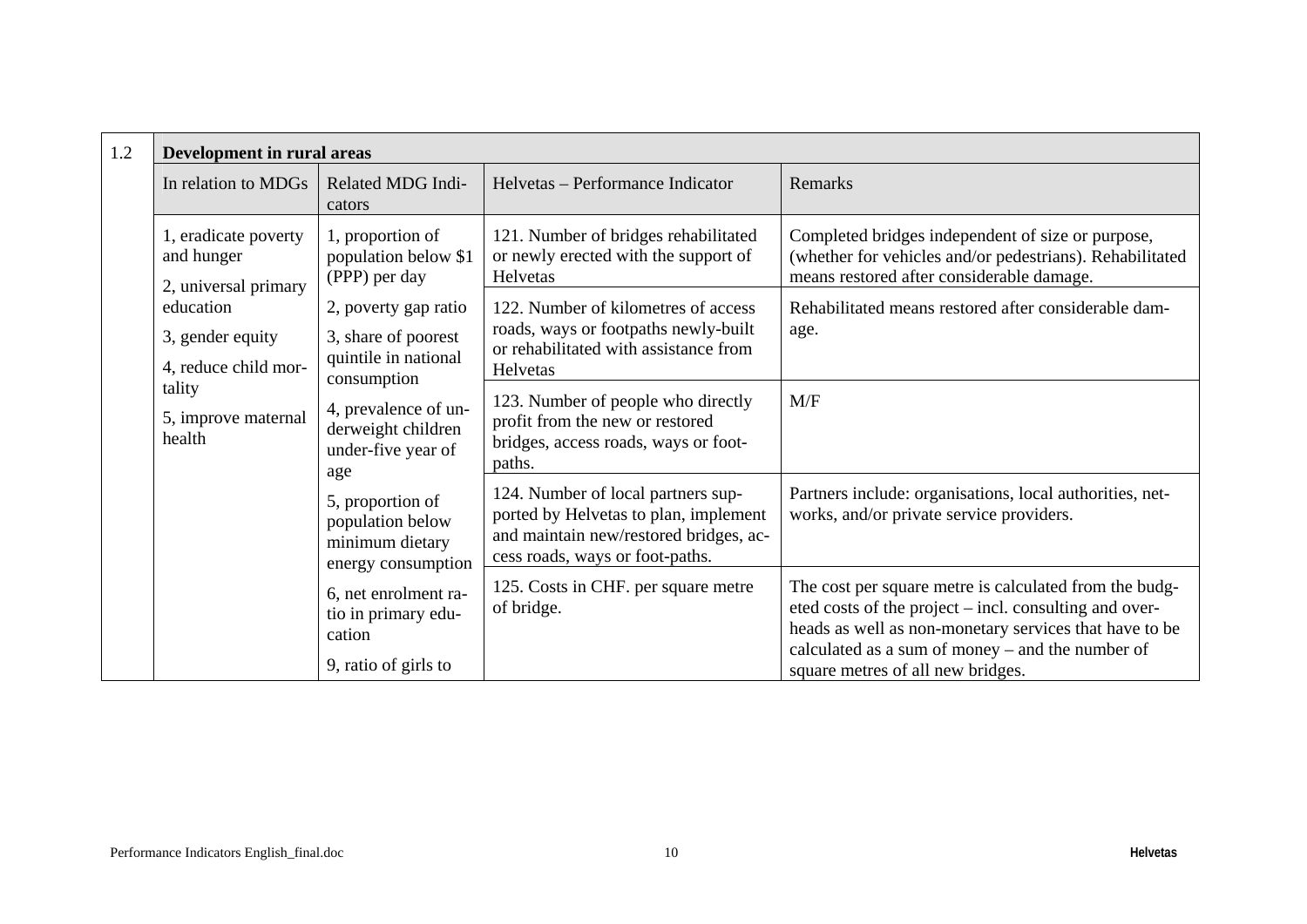| boys in education<br>13, under-five mor-<br>tality rate<br>14, infant mortality<br>rate | 126. Costs in CHF. per kilometre of<br>new access roads, ways or foot-paths | The cost per kilometre is calculated from the budgeted<br>$\cos$ costs of the project – incl. consulting and overheads as<br>well as non-monetary services that have to be calcu-<br>lated as a sum of money – and the length in kilometres<br>of all new access roads/ways/foot-paths. |
|-----------------------------------------------------------------------------------------|-----------------------------------------------------------------------------|-----------------------------------------------------------------------------------------------------------------------------------------------------------------------------------------------------------------------------------------------------------------------------------------|
| 16, maternal mortal-<br>ity rate                                                        |                                                                             |                                                                                                                                                                                                                                                                                         |
| 17, proportion of<br>births attended by<br>skilled health per-<br>sonnel                |                                                                             |                                                                                                                                                                                                                                                                                         |

| 1.3 | <b>Access to renewable energy (Decision pending)</b> |                                                                                     |                                                                                                                      |                                                                                                   |  |
|-----|------------------------------------------------------|-------------------------------------------------------------------------------------|----------------------------------------------------------------------------------------------------------------------|---------------------------------------------------------------------------------------------------|--|
|     | In relation to MDGs                                  | <b>Related MDG</b><br>Indicators                                                    | Helvetas – Performance Indicator                                                                                     | Remarks                                                                                           |  |
|     | 1, eradicate poverty<br>and hunger                   | 27, Energy use per<br>\$1 GDP                                                       | 131. Number of people who newly have ac-<br>cess to renewable energy.                                                | M/F                                                                                               |  |
|     | 7, Ensure environ-<br>mental sustainabil-<br>ity     | 28, Carbon dioxide<br>emissions per capita<br>29, Proportion of<br>population using | 132. Number of local partners supported by<br>Helvetas to plan, implement and maintain re-<br>newable energy plants. | Partners include: organisations, local authorities,<br>networks and/or private service providers. |  |
|     |                                                      | solid fuels                                                                         | 133. Tons of carbon-dioxide equivalents emis-<br>sion reduction                                                      | Verified or certified emission reduction                                                          |  |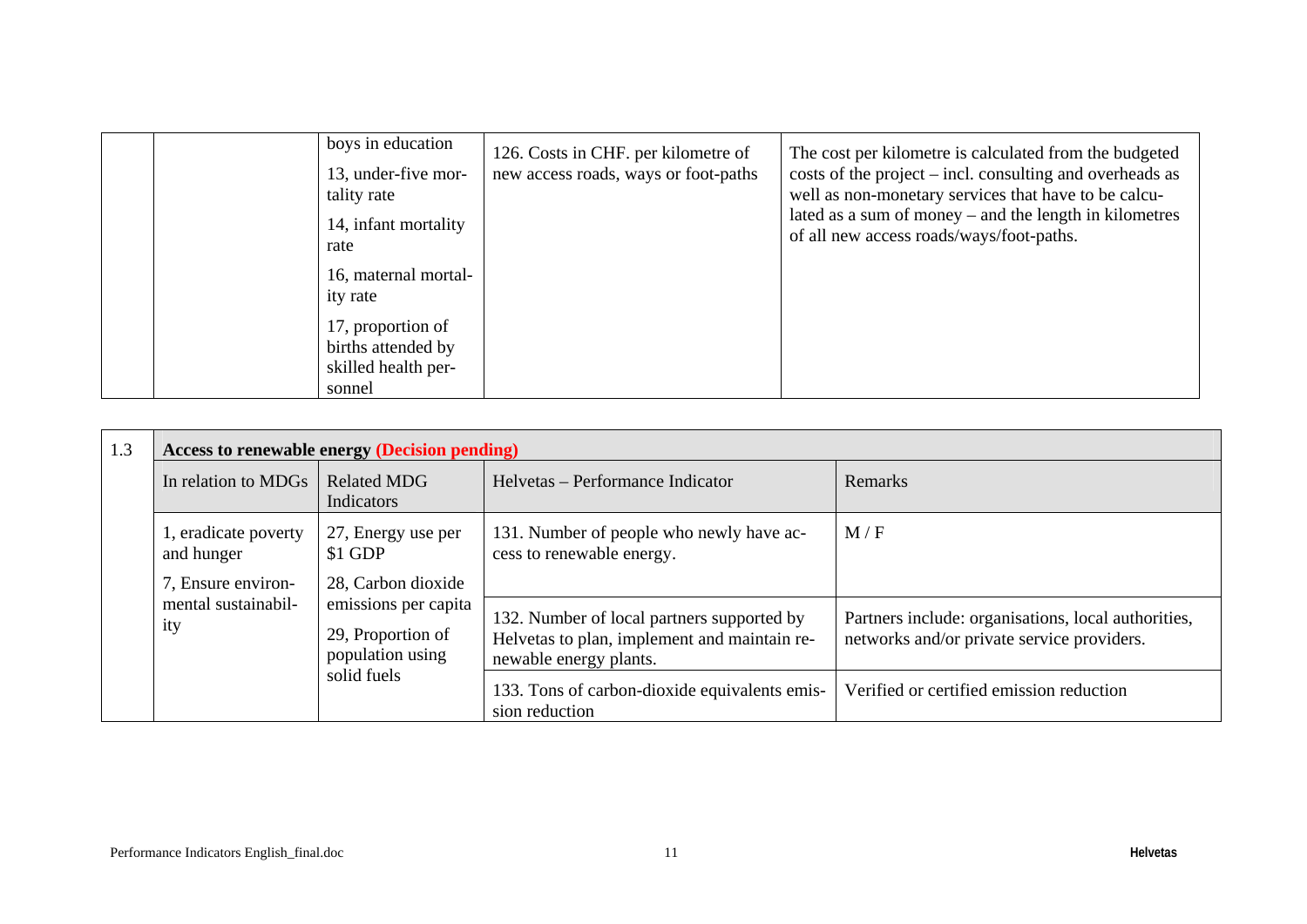|  | 134. Costs in CHF per person for new access<br>to renewable energy<br>and<br>costs in CHF for kilowatt-hours (KWH) of re-<br>newable energy and to which access has been | The costs resp. per KWH per person are calculated<br>from the budgeted costs of the project – incl. con-<br>sulting and overheads as well as non-monetary ser-<br>vices that have to be calculated as a sum of money<br>- and the number of people with new access. |
|--|--------------------------------------------------------------------------------------------------------------------------------------------------------------------------|---------------------------------------------------------------------------------------------------------------------------------------------------------------------------------------------------------------------------------------------------------------------|
|  | created.                                                                                                                                                                 |                                                                                                                                                                                                                                                                     |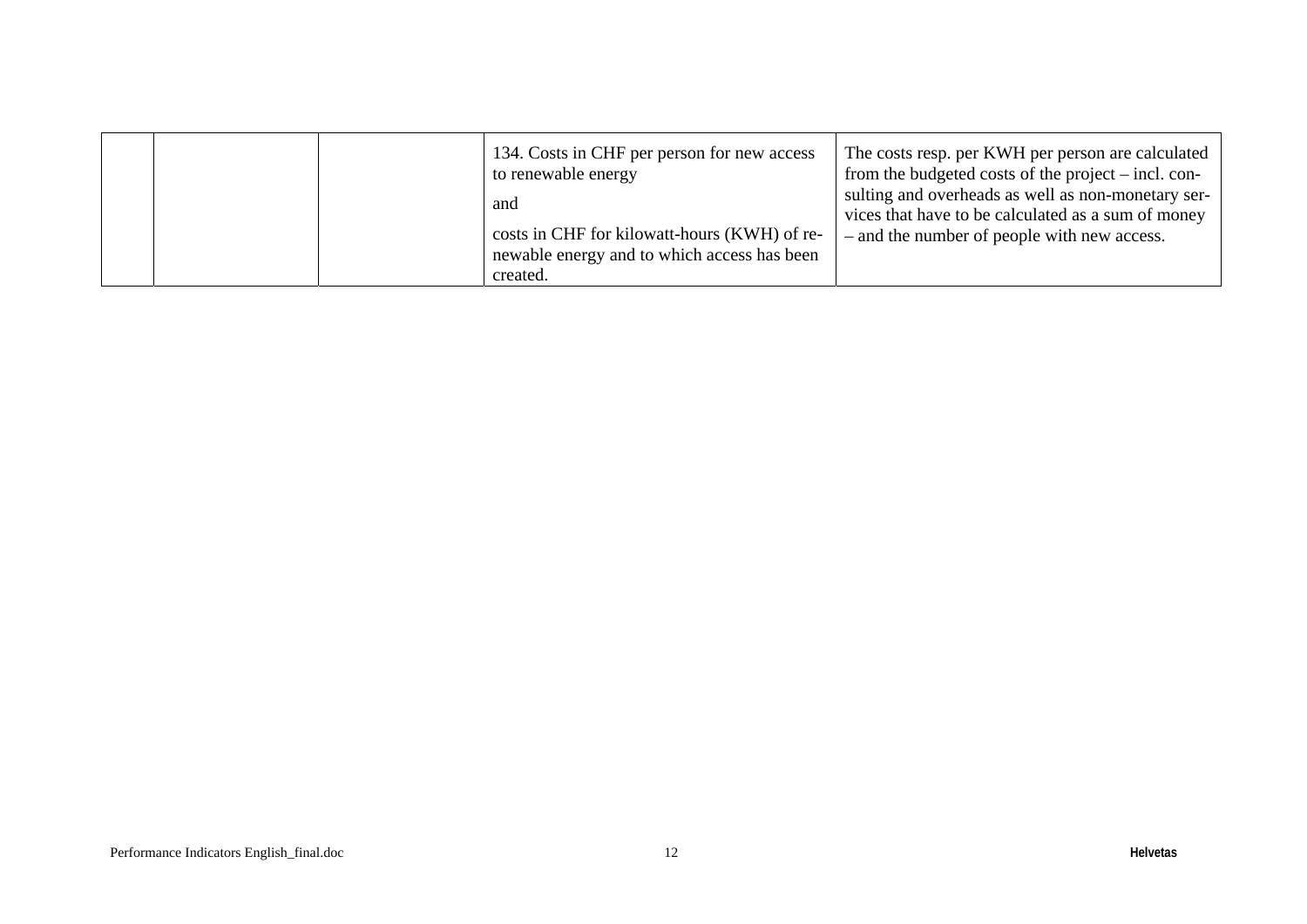| 2.1 | Conservation and sustainable management of natural resources / Financial and non-financial services |                                                                                                                |                                                                                                                                                                                                                                      |                                                                                                                                                                                                                                              |
|-----|-----------------------------------------------------------------------------------------------------|----------------------------------------------------------------------------------------------------------------|--------------------------------------------------------------------------------------------------------------------------------------------------------------------------------------------------------------------------------------|----------------------------------------------------------------------------------------------------------------------------------------------------------------------------------------------------------------------------------------------|
|     | In relation to MDGs                                                                                 | <b>Related MDG</b><br>Indicators                                                                               | Helvetas – Performance Indicator                                                                                                                                                                                                     | Remarks                                                                                                                                                                                                                                      |
|     | 1, eradicate poverty<br>and hunger<br>4, reduce child mor-<br>tality<br>7, Ensure environ-          | 1, proportion of<br>population below \$1<br>(PPP) per day<br>2, poverty gap ratio<br>3, share of poorest       | 211. Number of advisors in agricul-<br>ture, forestry and livestock farming,<br>instructors (teachers, trainers, supervi-<br>sors) authorities, personnel from part-<br>ner organisations who have been ad-<br>vised and/or trained. | M/F<br>Cumulative: e.g. anyone attending two training courses<br>is counted twice.<br>Training courses include horizontal learning between<br>peers.                                                                                         |
|     | mental sustainabil-<br>ity                                                                          | quintile in national<br>consumption<br>4, prevalence of un-<br>derweight children<br>under-five year of<br>age | 212. Number of people directly in-<br>volved in agriculture, forestry or live-<br>stock farming that have been advised<br>and/or trained.                                                                                            | M/F.<br>Cumulative: e.g. anyone attending two training courses<br>is counted twice.<br>Training courses include horizontal learning between<br>peers.                                                                                        |
|     |                                                                                                     | 5, proportion of<br>population below<br>minimum dietary<br>energy consumption<br>25, proportion of             | 213. Number of hectares protected<br>and/or sustainably managed.                                                                                                                                                                     | e.g. reforestation, prevention of deforestation, erosion<br>protection, protection against desertification, agro-<br>forestry, low external input sustainable agriculture,<br>minimal tillage, organic farming, sustainable grazing,<br>etc. |
|     |                                                                                                     | land area covered by<br>forest                                                                                 | 214. Tons of carbon-dioxide equiva-<br>lents emission reduction                                                                                                                                                                      | Verified or certified emission reduction                                                                                                                                                                                                     |
|     |                                                                                                     | 26, ratio of area pro-<br>tected to maintain<br>biological diversity                                           | 215. Number of partners supported by<br>Helvetas to conserve and/or sustaina-<br>bly manage natural resources                                                                                                                        | Partners include: organisations, authorities, networks,<br>and/or private service providers.                                                                                                                                                 |

### **2Sustainable Management of Natural Resources**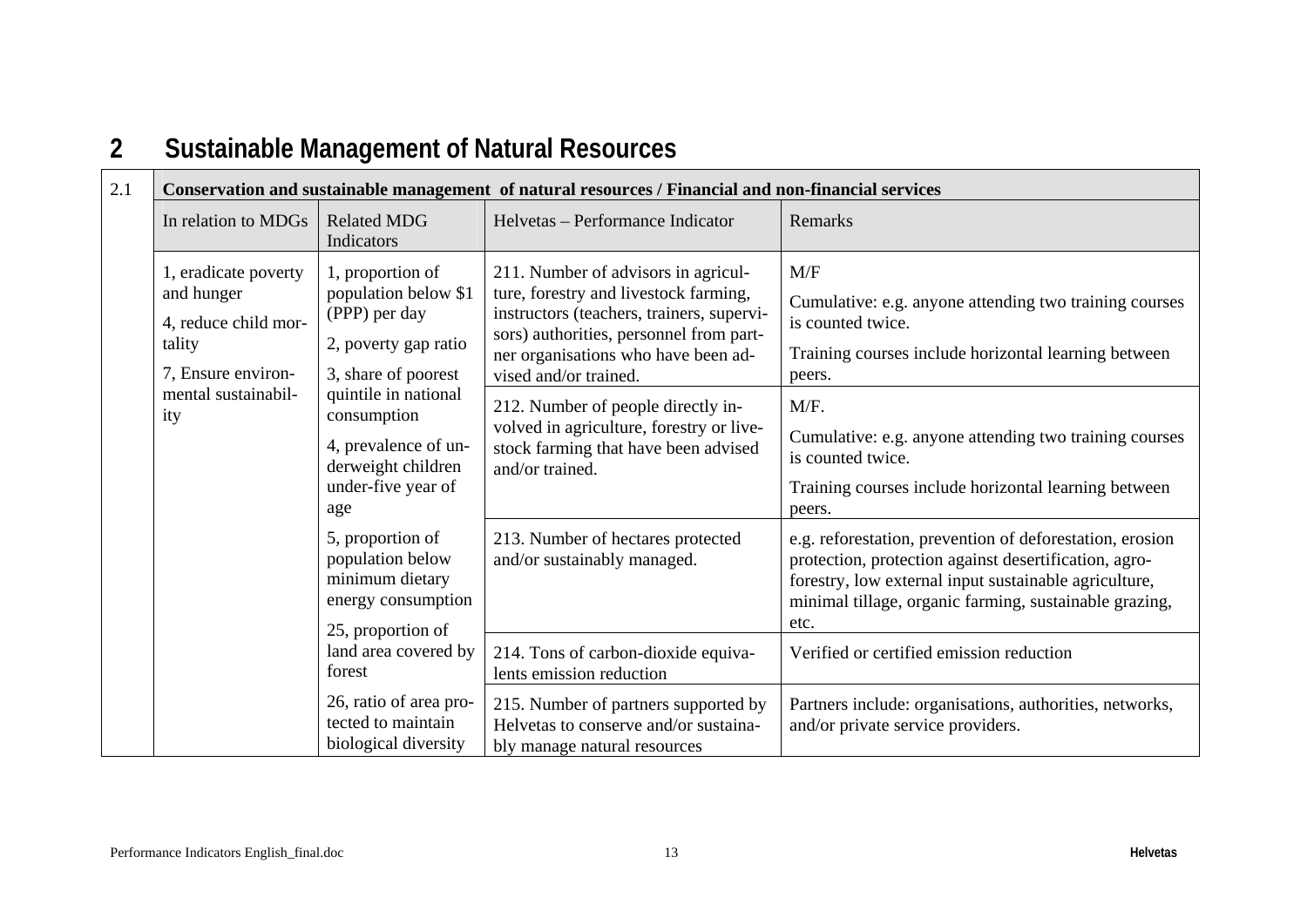|         |                                                                                                                                                    | 28, carbon dioxide<br>emissions per capita                                                                                     | 216. Costs in CHF. per person and per<br>day for training/further education.                                               | The cost per person is calculated from the budgeted<br>project costs – incl. consulting and overheads – and the<br>number of people advised or educated (see 211).                                                                                                                                                                      |
|---------|----------------------------------------------------------------------------------------------------------------------------------------------------|--------------------------------------------------------------------------------------------------------------------------------|----------------------------------------------------------------------------------------------------------------------------|-----------------------------------------------------------------------------------------------------------------------------------------------------------------------------------------------------------------------------------------------------------------------------------------------------------------------------------------|
| $2.2\,$ |                                                                                                                                                    | Promotion of income through value-chains                                                                                       |                                                                                                                            |                                                                                                                                                                                                                                                                                                                                         |
|         | In relation to MDGs                                                                                                                                | <b>Related MDG</b><br>Indicators                                                                                               | Helvetas - Performance Indicator                                                                                           | Remarks                                                                                                                                                                                                                                                                                                                                 |
|         | 1, eradicate poverty<br>and hunger<br>2, universal primary<br>education                                                                            | 1, proportion of<br>population below \$1<br>(PPP) per day<br>2, poverty gap ratio                                              | 221. Number of people involved in<br>value-chains supported by Helvetas<br>who are able to make an additional in-<br>come. | M/F<br>People directly involved in agriculture, forestry or live-<br>stock farming; people in processing; trader of products;<br>producers and retailers of agricultural inputs.                                                                                                                                                        |
|         | 3, gender equity<br>4, reduce child mor-<br>tality<br>7, Ensure environ-<br>mental sustainabil-<br>ity<br>8, global partnership<br>for development | 3, share of poorest<br>quintile in national<br>consumption<br>4, prevalence of un-<br>derweight children<br>under-five year of | 222. Additional income generated by<br>the intervention of Helvetas in value<br>chains for rural households.               | Additional income for directly involved households in<br>agriculture, forestry and livestock farming in CHF per<br>household e.g. through re-starting a branch of produc-<br>tion, expanding the production area, price premiums<br>(organic production, fair trade, good agricultural prac-<br>tices, Forest Stewardship Council etc.) |
|         |                                                                                                                                                    | age<br>5, proportion of<br>population below                                                                                    | 223. Number of stable relationships<br>between stakeholders in the value<br>chains.                                        | e.g. between groups of farmers and processors, between<br>processors and traders, between producers of agricul-<br>tural inputs and farms etc.                                                                                                                                                                                          |
|         |                                                                                                                                                    | minimum dietary<br>energy consumption<br>45, unemployment                                                                      | 224. Number of partners supported by<br>Helvetas to generate income by value<br>chains                                     | Partners include: organisations, authorities, networks,<br>and/or private service providers.                                                                                                                                                                                                                                            |
|         |                                                                                                                                                    | rate of young people                                                                                                           | 225. Costs in CHF per household in-<br>volved in value chains.                                                             | The cost per household is calculated from the budgeted<br>project costs – incl. consulting and overheads – and the<br>number of people reached (see 221).                                                                                                                                                                               |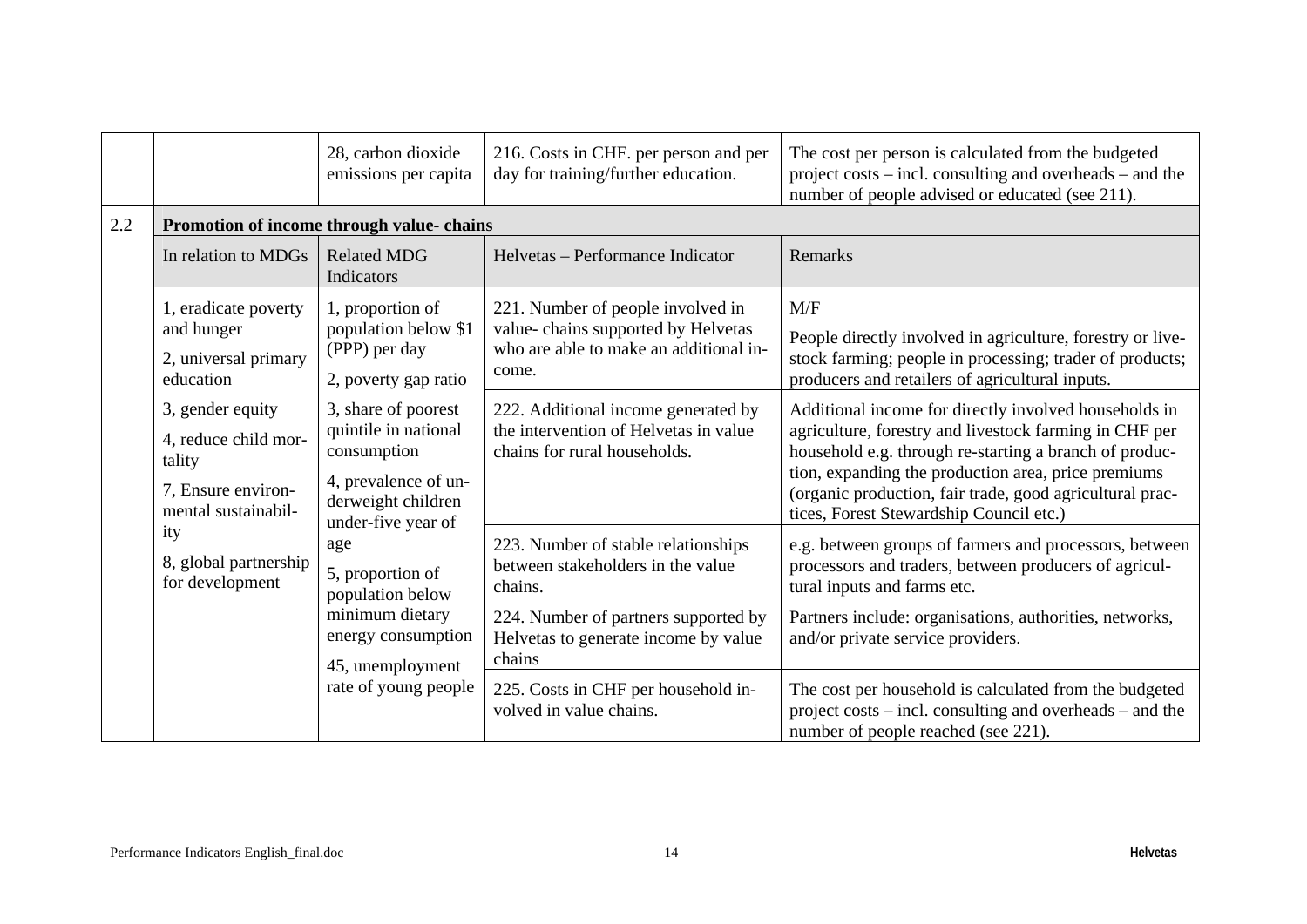#### **3Education and Culture**

| 3.1 | <b>Vocational training and further education</b>                        |                                                                                                             |                                                                                                                                                                                                                                   |                                                                                                             |
|-----|-------------------------------------------------------------------------|-------------------------------------------------------------------------------------------------------------|-----------------------------------------------------------------------------------------------------------------------------------------------------------------------------------------------------------------------------------|-------------------------------------------------------------------------------------------------------------|
|     | In relation to MDGs                                                     | <b>Related MDG</b><br>Indicators                                                                            | Helvetas – Performance Indicator                                                                                                                                                                                                  | Remarks                                                                                                     |
|     | 2, universal primary<br>education<br>1, eradicate poverty<br>and hunger | 8, Literacy rate<br>1, proportion of po-<br>pulation below \$1<br>(PPP) per day                             | 311. Number of pupils/students who have suc-<br>cessfully completed short-term vocational<br>training or further education $(> 20$ course<br>days) in schools/institutions run or supported<br>by Helvetas/partner organisations. | M/F, Age groups $< 24$ ; $> 24$ years<br>Cumulative: anyone attending two courses is<br>counted twice.      |
|     |                                                                         | 2, poverty gap ratio<br>3, share of poorest<br>quintile in national<br>consumption<br>9, Ratios of girls in | 312. Number of pupils/students who have suc-<br>cessfully completed long-term vocational<br>training or further education $(> 20$ course<br>days) in schools/institutions run or supported<br>by Helvetas/partner organisations.  | M/F, Age groups $< 24$ ; $> 24$ years<br>Cumulative: anyone attending two courses will be<br>counted twice. |
|     | 3, gender equity                                                        | primary, secondary<br>and tertiary educa-<br>tion                                                           | 313. Number of partners who provide voca-<br>tional training and further education and who<br>are advised and/or financially supported by<br>Helvetas.                                                                            | Partners include: schools, training institutions,<br>educational institutions, private service providers.   |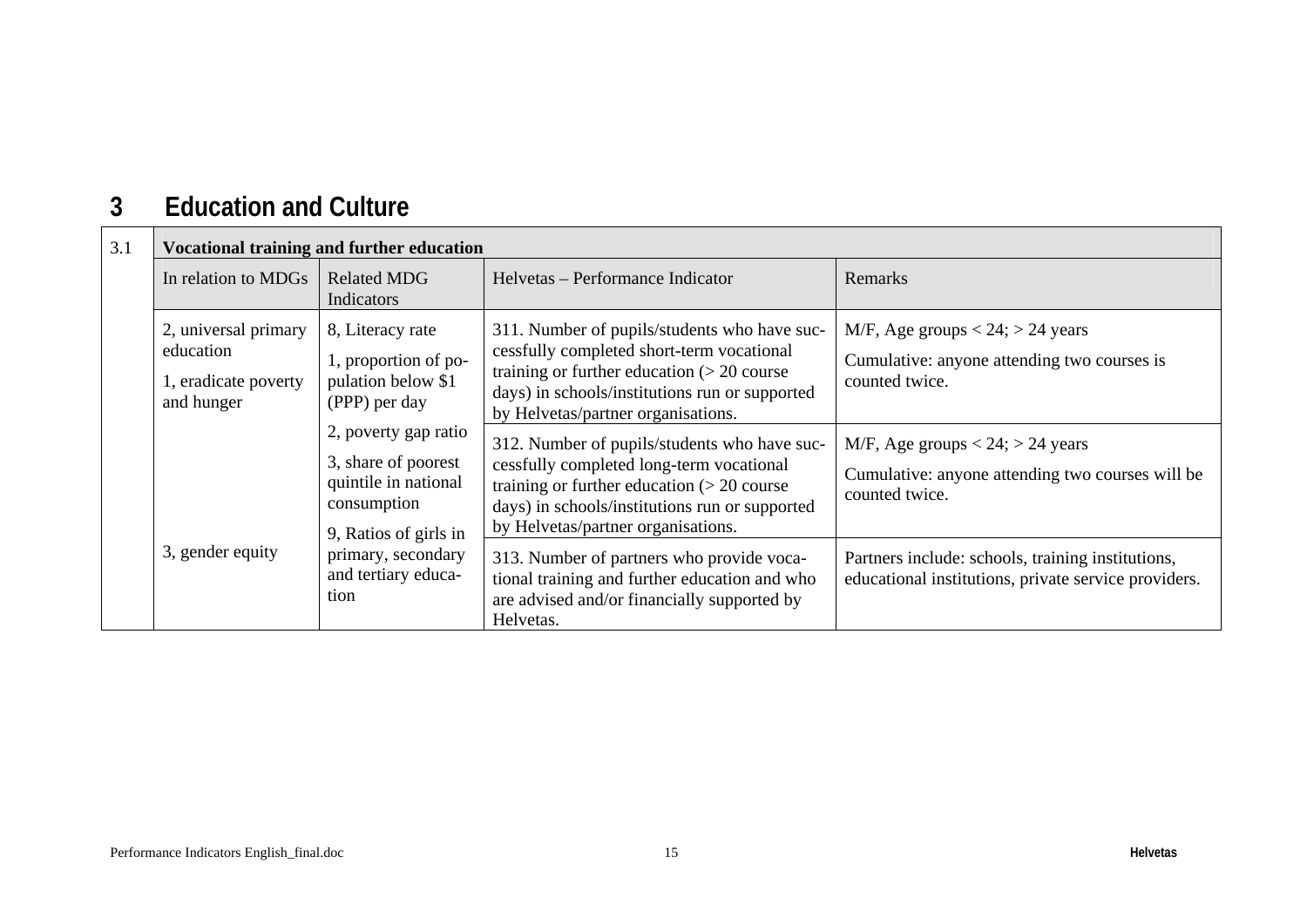|     | 8, global partnership<br>for development | 10, Ratio of literate<br>women to men<br>11, Share of women<br>in wage employ-<br>ment in the non-<br>agricultural sector<br>45, unemployment<br>rate of young people<br>e | 314. Costs in CHF per person and course day<br>as well as cost per person and training.                                                                       | The costs per person are calculated from the budg-<br>eted costs of a project – incl. consulting and over-<br>heads – and the number of trained persons (out of<br>311 and 312). |
|-----|------------------------------------------|----------------------------------------------------------------------------------------------------------------------------------------------------------------------------|---------------------------------------------------------------------------------------------------------------------------------------------------------------|----------------------------------------------------------------------------------------------------------------------------------------------------------------------------------|
| 3.2 | <b>Basic Education</b>                   |                                                                                                                                                                            |                                                                                                                                                               |                                                                                                                                                                                  |
|     | In relation to MDGs                      | <b>Related MDG</b><br>Indicators                                                                                                                                           | Helvetas - Performance Indicator                                                                                                                              | Remarks                                                                                                                                                                          |
|     | 2, universal primary<br>education        | 6, net enrolment ra-<br>tio in primary edu-<br>cation<br>7, proportion of pu-                                                                                              | 321. Number of pupils who have successfully<br>completed a basic education in a school or in-<br>stitution supported by Helvetas or a partner<br>organisation | M/F, Age groups: $< 15$ , $> 15$ years<br>Cumulative: anyone attending two courses is<br>counted twice.                                                                          |
|     |                                          | pils starting grade 1<br>who reach grade 5<br>8, Literacy rate                                                                                                             | 322. Number of people who have successfully<br>completed a literacy/numeracy course                                                                           | M/F, Age groups: $< 15$ , $15 - 24$ , $> 24$ years<br>Cumulative: anyone attending two courses is<br>counted twice.                                                              |
|     | 1, eradicate poverty<br>and hunger       | 1, proportion of po-<br>pulation below \$1<br>(PPP) per day<br>2, poverty gap ratio                                                                                        | 323. Number of teaching staff (teachers, train-<br>ers, management staff), employees of partner<br>organisations who have been advised and/or<br>trained.     | M/F, Age groups: $< 15$ , $15 - 24$ , $> 24$ years<br>Cumulative: anyone attending two courses will be<br>counted twice.                                                         |
|     |                                          | 3, share of poorest<br>quintile in national<br>consumption                                                                                                                 | 324. Number of partners who offer basic edu-<br>cation incl. literacy/numeracy courses and<br>have been advised and/or financially sup-<br>ported by Helvetas | Partners include: schools, training institutions,<br>educational institutions.                                                                                                   |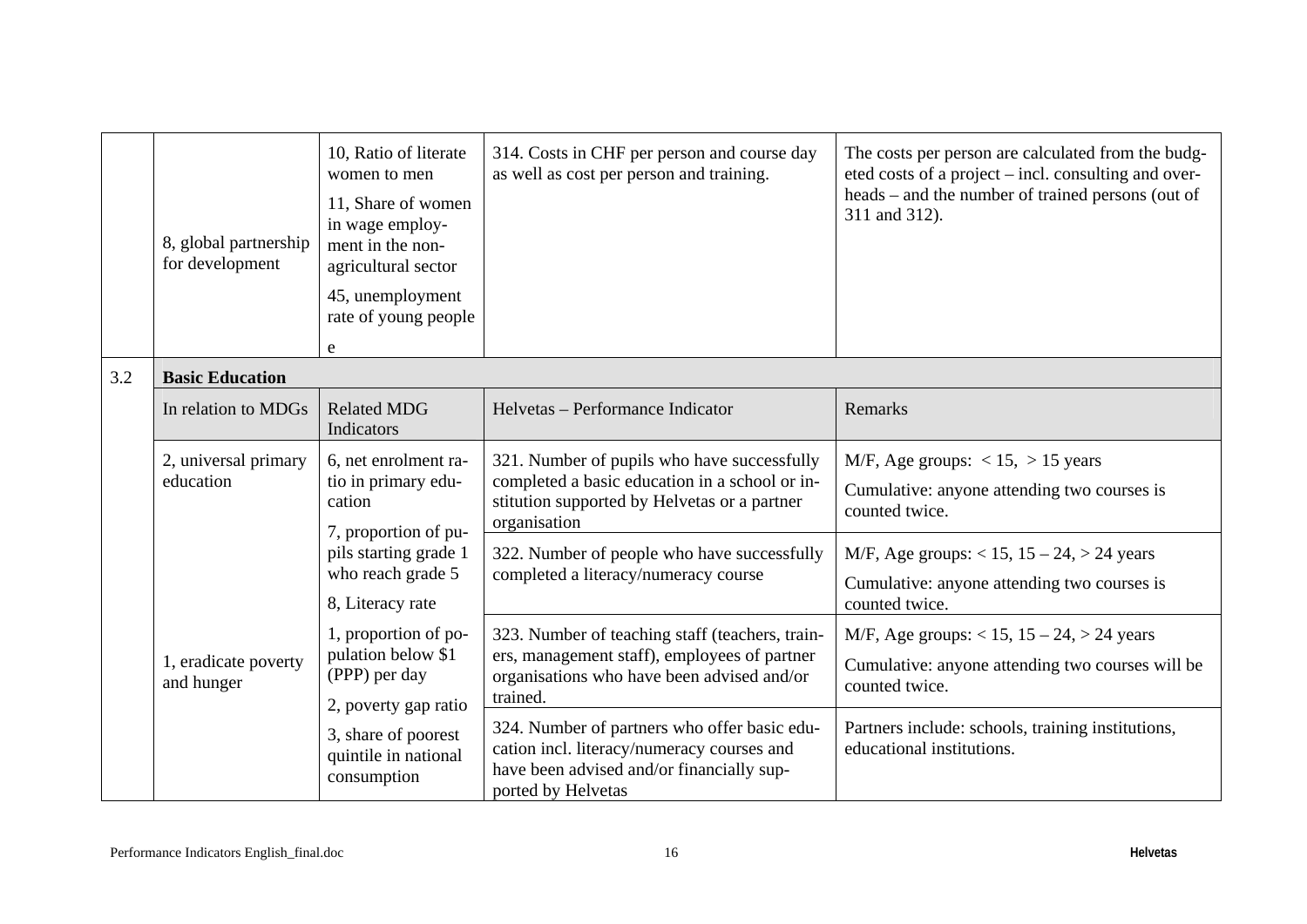|     | 3, gender equity                                                         | 9, Ratios of girls in<br>primary, secondary<br>and tertiary educa-<br>tion<br>10, Ratio of literate<br>women to men,       | 325. Costs in CHF per person and day of<br>training/further education as well as costs per<br>person and training course.      | The cost per person is calculated from the budg-<br>eted costs of the project – incl. consulting and<br>overheads – and the number of trained persons (out<br>of 321, 322 und 323). |  |
|-----|--------------------------------------------------------------------------|----------------------------------------------------------------------------------------------------------------------------|--------------------------------------------------------------------------------------------------------------------------------|-------------------------------------------------------------------------------------------------------------------------------------------------------------------------------------|--|
| 3.3 | Art and awareness through artistic expression                            |                                                                                                                            |                                                                                                                                |                                                                                                                                                                                     |  |
|     | In relation to MDGs                                                      | <b>Related MDG</b><br>Indicators                                                                                           | Helvetas – Performance Indicator                                                                                               | Remarks                                                                                                                                                                             |  |
|     | 3, gender equity<br>6, Combat<br>HIV/AIDS, malaria<br>and other diseases | 19, condom use<br>22, proportion of<br>population using ef-<br>fective malaria pre-<br>vention and treat-<br>ment measures | 331. Number of artists advised, educated or<br>financially supported by Helvetas or partner<br>organisations                   | M/F                                                                                                                                                                                 |  |
|     |                                                                          |                                                                                                                            | 332. Number of people visiting cultural events<br>supported by Helvetas (theatre performances,<br>concerts, exhibitions etc.). | M/F                                                                                                                                                                                 |  |
|     |                                                                          |                                                                                                                            | 333. Number of partners advised and/or finan-<br>cially supported by Helvetas                                                  |                                                                                                                                                                                     |  |
|     |                                                                          |                                                                                                                            | 334. Costs in CHF per person and course day.                                                                                   | The cost per person is calculated from the budg-<br>eted costs of the project – incl. consulting and<br>overheads - and the number of people educated<br>(see 332).                 |  |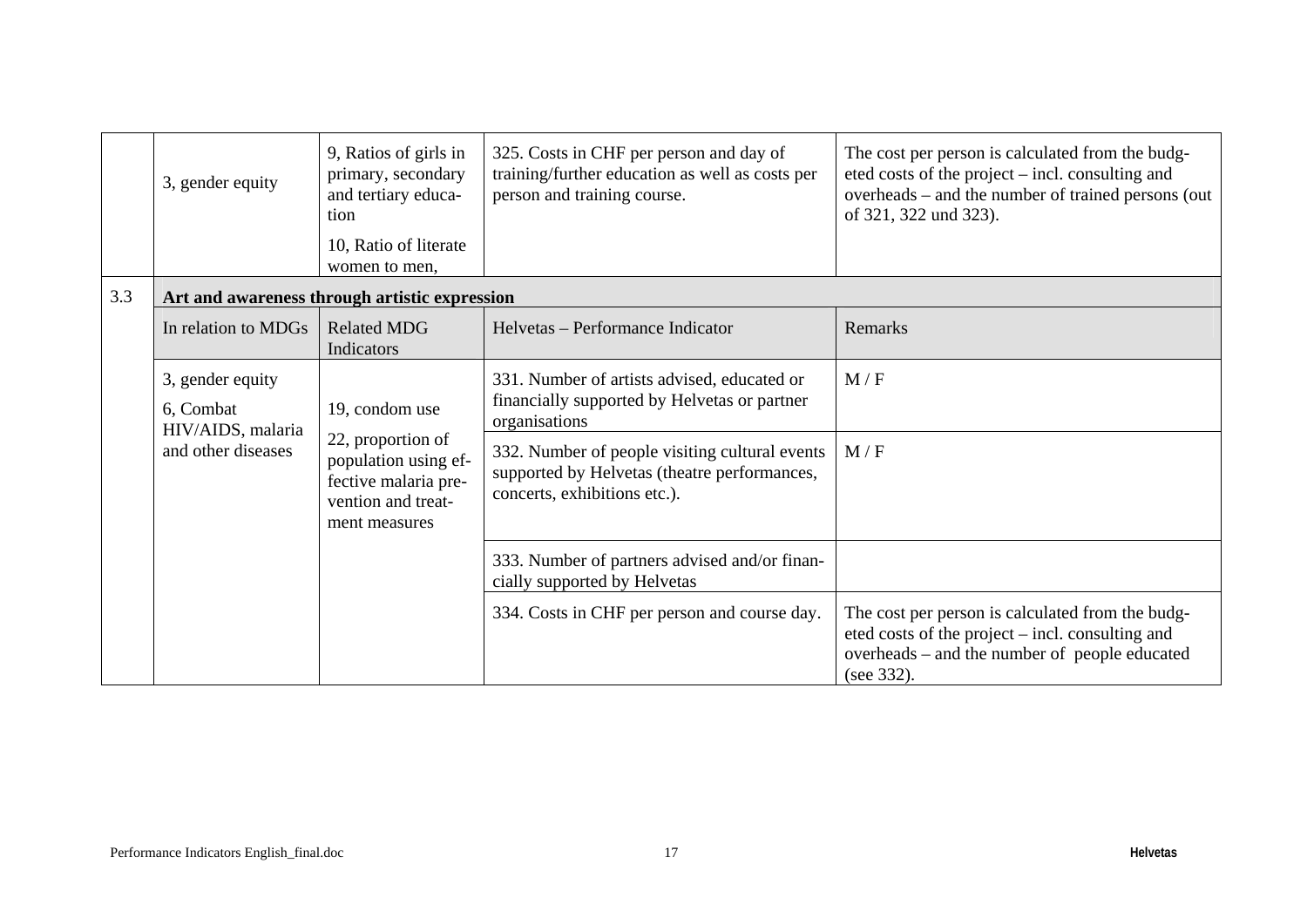| 3.4 | <b>ICT4Dev</b>                                                  |                                                                                                     |                                                                                                                                                                 |                                                                                                                                                                         |
|-----|-----------------------------------------------------------------|-----------------------------------------------------------------------------------------------------|-----------------------------------------------------------------------------------------------------------------------------------------------------------------|-------------------------------------------------------------------------------------------------------------------------------------------------------------------------|
|     | In relation to MDGs                                             | <b>Related MDG</b><br>Indicators                                                                    | Helvetas – Performance Indicator                                                                                                                                | Remarks                                                                                                                                                                 |
|     | 1, eradicate poverty<br>and hunger<br>8, global partnership     | 1, proportion of po-<br>pulation below \$1<br>(PPP) per day                                         | 341. Number of people who, through the in-<br>tervention of Helvetas or partner organisa-<br>tions, newly use ICTs or are now using them<br>in a different way. | ICTs include: radio, mobile phones, internet etc.                                                                                                                       |
|     | for development<br>3, gender equality<br>and empower wo-<br>men | 47, Telephone lines<br>and cellular suscrib-<br>ers per 100 popula-<br>tion                         | 342. Number of partners who make the use of<br>ICTs possible and have been advised or finan-<br>cially supported by Helvetas.                                   | Partners include: organisations, authorities, net-<br>works and/or private service providers.                                                                           |
|     |                                                                 | 48, Personal com-<br>puters in use per<br>100 population; In-<br>ternet users per 100<br>population | 343. Costs in CHF per person who are newly<br>using ICTs or are using them in a different<br>way.                                                               | The costs per person are calculated from the budg-<br>eted costs of the project – incl. consulting and<br>overheads – and the number of trained people (out<br>of 341). |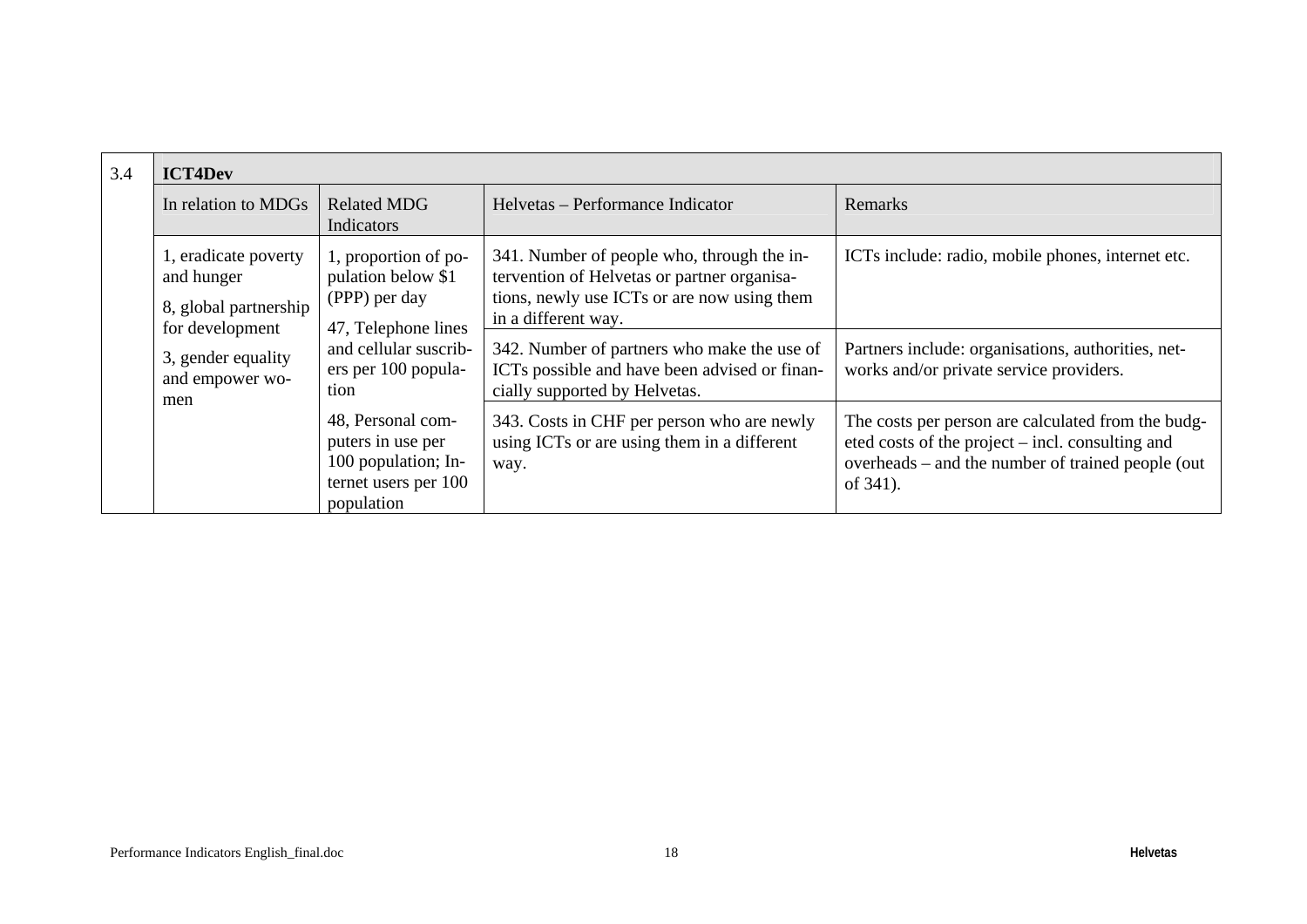### **4Civil Society and State**

| Decentralisation/good local governance/democratisation                         |                                                                                                                                         |                                                                                                                                                                                           |                                                                                                                                                                                                                     |
|--------------------------------------------------------------------------------|-----------------------------------------------------------------------------------------------------------------------------------------|-------------------------------------------------------------------------------------------------------------------------------------------------------------------------------------------|---------------------------------------------------------------------------------------------------------------------------------------------------------------------------------------------------------------------|
| In relation to MDGs                                                            | <b>Related MDG</b><br>Indicators                                                                                                        | Helvetas – Performance Indicator                                                                                                                                                          | Remarks                                                                                                                                                                                                             |
| 1, eradicate poverty<br>and hunger<br>8, global partnership<br>for development |                                                                                                                                         | 411. Number of people who have attended an<br>event or course run or supported by Helvetas<br>on decentralisation, good local governance,<br>and/or democratisation.                      | M/F                                                                                                                                                                                                                 |
| Indirect relationship<br>to MDGs 2 (im-<br>proved access to                    |                                                                                                                                         | 412. Number of partners supported by Helve-<br>tas to plan and implement decentralisation,<br>good local governance, plans for democratisa-<br>tion and/or multi-stakeholder initiatives. | Partners include: civil society partners, organisa-<br>tions, private service providers and/or (local) gov-<br>ernment bodies.                                                                                      |
| primary education, 3<br>(gender equality and                                   |                                                                                                                                         |                                                                                                                                                                                           | Support includes advice and/or financial contribu-<br>tions.                                                                                                                                                        |
| empower women)<br>7 (ensure environ-<br>mental sustainabil-<br>ity).           |                                                                                                                                         |                                                                                                                                                                                           | Multi-stakeholder initiatives means the coordinated<br>cooperation/partnerships between state, civil soci-<br>ety and private sector e.g. in the frame of building<br>or rehabilitation of a social infrastructure. |
|                                                                                | 413. Number of participative local develop-<br>ment planning processes (municipality, district<br>or provincial) supported by Helvetas. | Support includes advice and/or financial contribu-<br>tions.                                                                                                                              |                                                                                                                                                                                                                     |
|                                                                                |                                                                                                                                         | 414. Number of multi-stakeholder initiatives<br>(coordinated cooperation/partnerships between<br>state, civil society and private sector) sup-<br>ported by Helvetas.                     | Support includes advice and/or financial contribu-<br>tions.                                                                                                                                                        |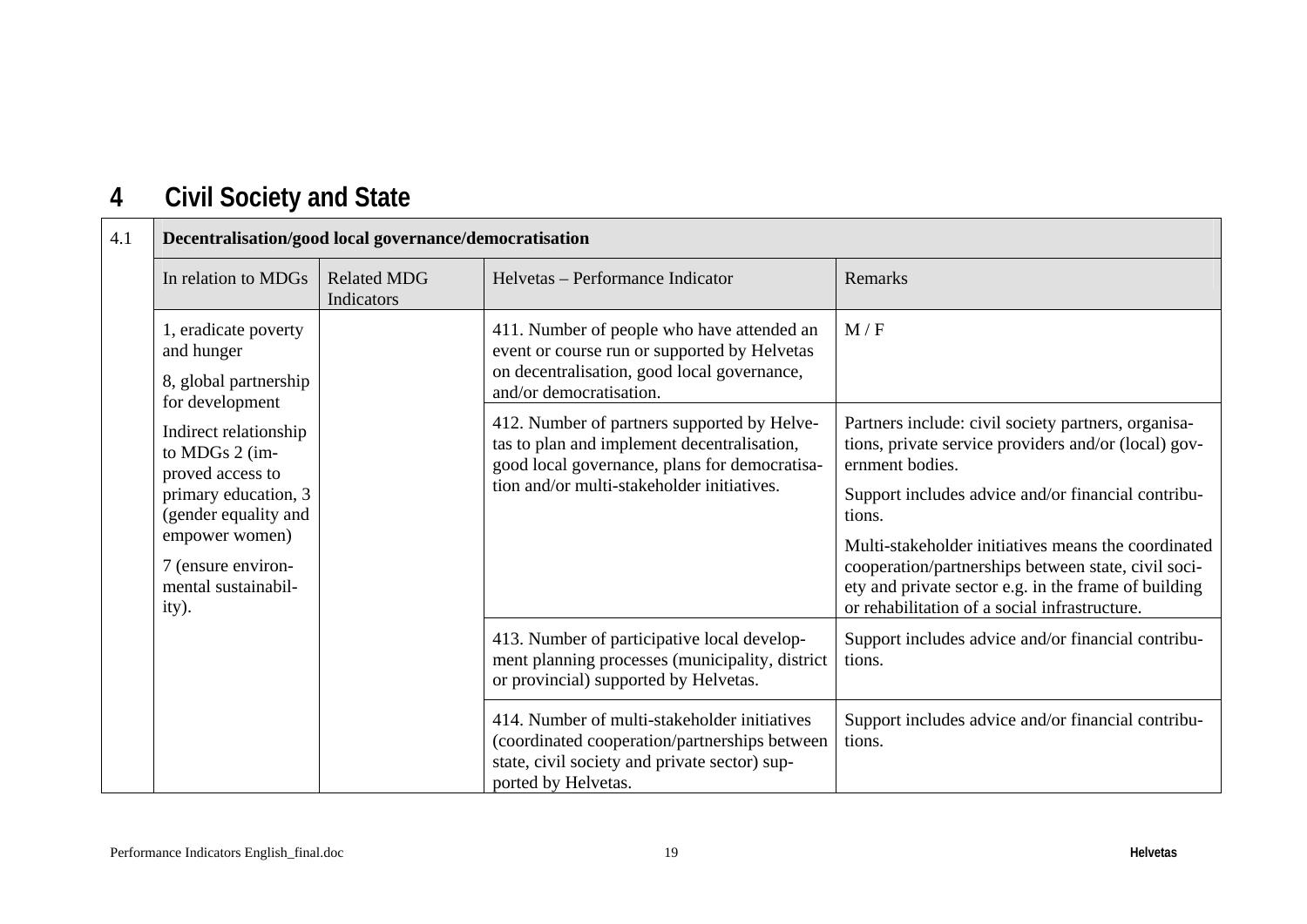|     |                                                                                |                                  | 415. Number of citizens who have access to<br>public services delivered on the basis of a de-<br>velopment plan.                                                                      | Public services comprise social infrastructure<br>buildings or services provided by the state in the<br>public interest.                                                                                                                                       |
|-----|--------------------------------------------------------------------------------|----------------------------------|---------------------------------------------------------------------------------------------------------------------------------------------------------------------------------------|----------------------------------------------------------------------------------------------------------------------------------------------------------------------------------------------------------------------------------------------------------------|
|     |                                                                                |                                  | 416. Budgeted costs in CHF of a completed<br>local development plan (municipal, district or<br>provincial) per benefiting citizen.                                                    | The costs are calculated from the budgeted costs<br>for developing the development plan $-$ incl. the<br>costs of consultation and training – and the number<br>of citizens who benefit from the public services<br>brought about by a development plan (415). |
| 4.2 | <b>Civil peace building</b>                                                    |                                  |                                                                                                                                                                                       |                                                                                                                                                                                                                                                                |
|     | In relation to MDGs                                                            | <b>Related MDG</b><br>Indicators | Helvetas – Performance Indicator                                                                                                                                                      | Remarks                                                                                                                                                                                                                                                        |
|     | 1, eradicate poverty<br>and hunger<br>8, global partnership<br>for development |                                  | 421. Number of people who have attended an<br>event or course on peace building, conflict<br>management/transformation, trauma and stress<br>management run or supported by Helvetas. | M/F                                                                                                                                                                                                                                                            |
|     |                                                                                |                                  | 422. Number of measures or initiatives in the<br>areas of peace building, conflict manage-<br>ment/transformation, trauma and stress man-<br>agement.                                 | Measures or initiatives are, for example mediation,<br>peace marches, youth work for peace etc.                                                                                                                                                                |
|     |                                                                                |                                  | 423. Number of local partners supported by<br>Helvetas to plan and implement civil peace<br>building activities.                                                                      | Partners include: civil society partners, organisa-<br>tions, private service providers and/or (local) gov-<br>ernment bodies.                                                                                                                                 |
|     |                                                                                |                                  |                                                                                                                                                                                       | Support includes advice and/or financial contribu-<br>tions.                                                                                                                                                                                                   |
| 4.3 | <b>Human Rights Based Approach</b>                                             |                                  |                                                                                                                                                                                       |                                                                                                                                                                                                                                                                |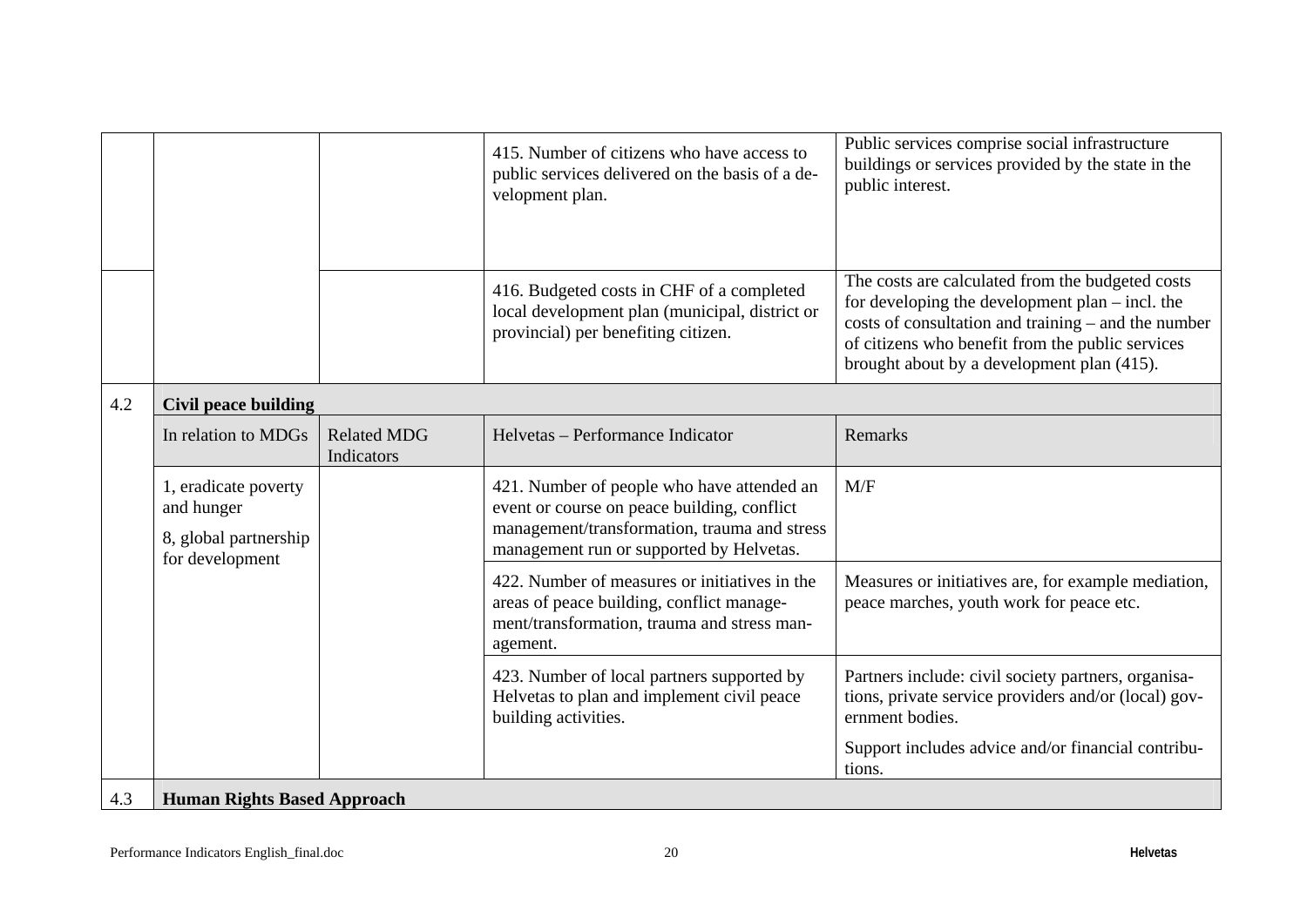| In relation to MDGs                                                            | <b>Related MDG</b><br>Indicators | Helvetas – Performance Indicator                                                                                                   | Remarks |
|--------------------------------------------------------------------------------|----------------------------------|------------------------------------------------------------------------------------------------------------------------------------|---------|
| 1, eradicate poverty<br>and hunger<br>8, global partnership<br>for development |                                  | 431. Number of measures or initiatives foun-<br>ded on a human rights based approach and/or<br>that pay attention to human rights. |         |
|                                                                                |                                  |                                                                                                                                    |         |